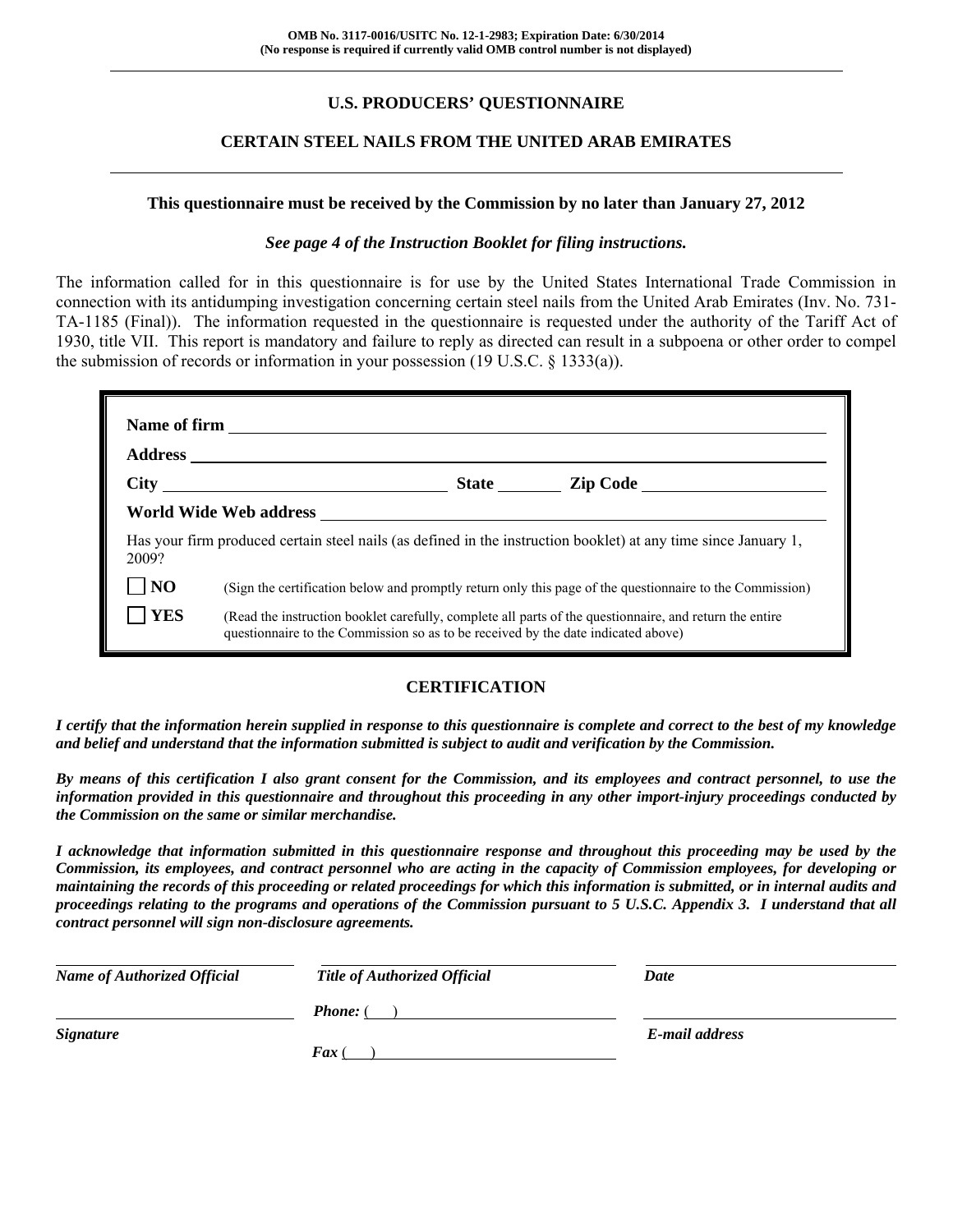# **PART I.—GENERAL INFORMATION**

l

l

l

l

The questions in this questionnaire have been reviewed with market participants to ensure that issues of concern are adequately addressed and that data requests are sufficient, meaningful, and as limited as possible. Public reporting burden for this questionnaire is estimated to average 50 hours per response, including the time for reviewing instructions, searching existing data sources, gathering the data needed, and completing and reviewing the questionnaire. Send comments regarding the accuracy of this burden estimate or any other aspect of this collection of information, including suggestions for reducing the burden, to the Office of Investigations, U.S. International Trade Commission, 500 E Street, SW, Washington, DC 20436.

I-1a. **OMB statistics**.--Please report below the actual number of hours required and the cost to your firm of preparing the reply to this questionnaire and completing the form.

hours dollars

- I-1b. **OMB feedback**.--We are interested in any comments you may have for improving this questionnaire in general or the clarity of specific questions. Please attach such comments to your response or send them to the above address.
- I-2. **Establishments covered**.--Provide the name and address of establishment(s) covered by this questionnaire (see page 3 of the instruction booklet for reporting guidelines). If your firm is publicly traded, please specify the stock exchange and trading symbol.

I-3. **Petition support**.--Do you support or oppose the petition?

 $\Box$  Support  $\Box$  Oppose  $\Box$  Take no position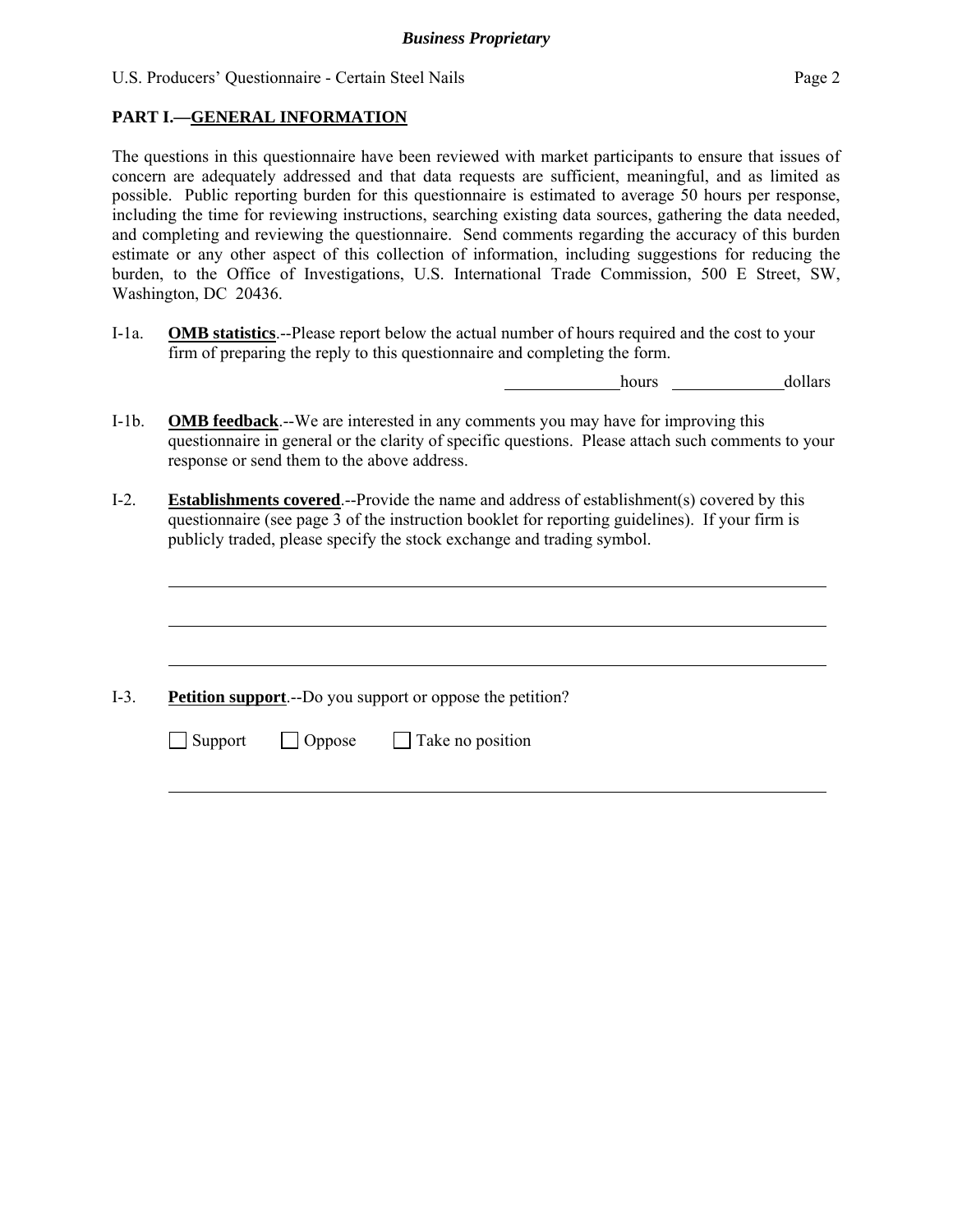# **PART I.--GENERAL INFORMATION***--Continued*

|                                                   | $\Box$ Yes--List the following information.                                                                                                                                                                                                                                                                                                         |                               |
|---------------------------------------------------|-----------------------------------------------------------------------------------------------------------------------------------------------------------------------------------------------------------------------------------------------------------------------------------------------------------------------------------------------------|-------------------------------|
| Firm name                                         | Address                                                                                                                                                                                                                                                                                                                                             | <b>Extent of</b><br>ownership |
|                                                   |                                                                                                                                                                                                                                                                                                                                                     |                               |
| the United States?<br>$\log$                      | <b>Related importers/exporters.</b> --Does your firm have any related firms, either domestic or<br>foreign, that are engaged in importing certain steel nails from the United Arab Emirates into the<br>United States or that are engaged in exporting certain steel nails from the United Arab Emirates to<br>Yes--List the following information. |                               |
|                                                   |                                                                                                                                                                                                                                                                                                                                                     |                               |
| Firm name                                         | Address                                                                                                                                                                                                                                                                                                                                             | Affiliation                   |
|                                                   |                                                                                                                                                                                                                                                                                                                                                     |                               |
|                                                   |                                                                                                                                                                                                                                                                                                                                                     |                               |
|                                                   | Related producers.--Does your firm have any related firms, either domestic or foreign, that are                                                                                                                                                                                                                                                     |                               |
| engaged in the production of certain steel nails? |                                                                                                                                                                                                                                                                                                                                                     |                               |
| $\vert$ No                                        | $\Box$ Yes--List the following information.                                                                                                                                                                                                                                                                                                         |                               |
| Firm name                                         | <b>Address</b>                                                                                                                                                                                                                                                                                                                                      | Affiliation                   |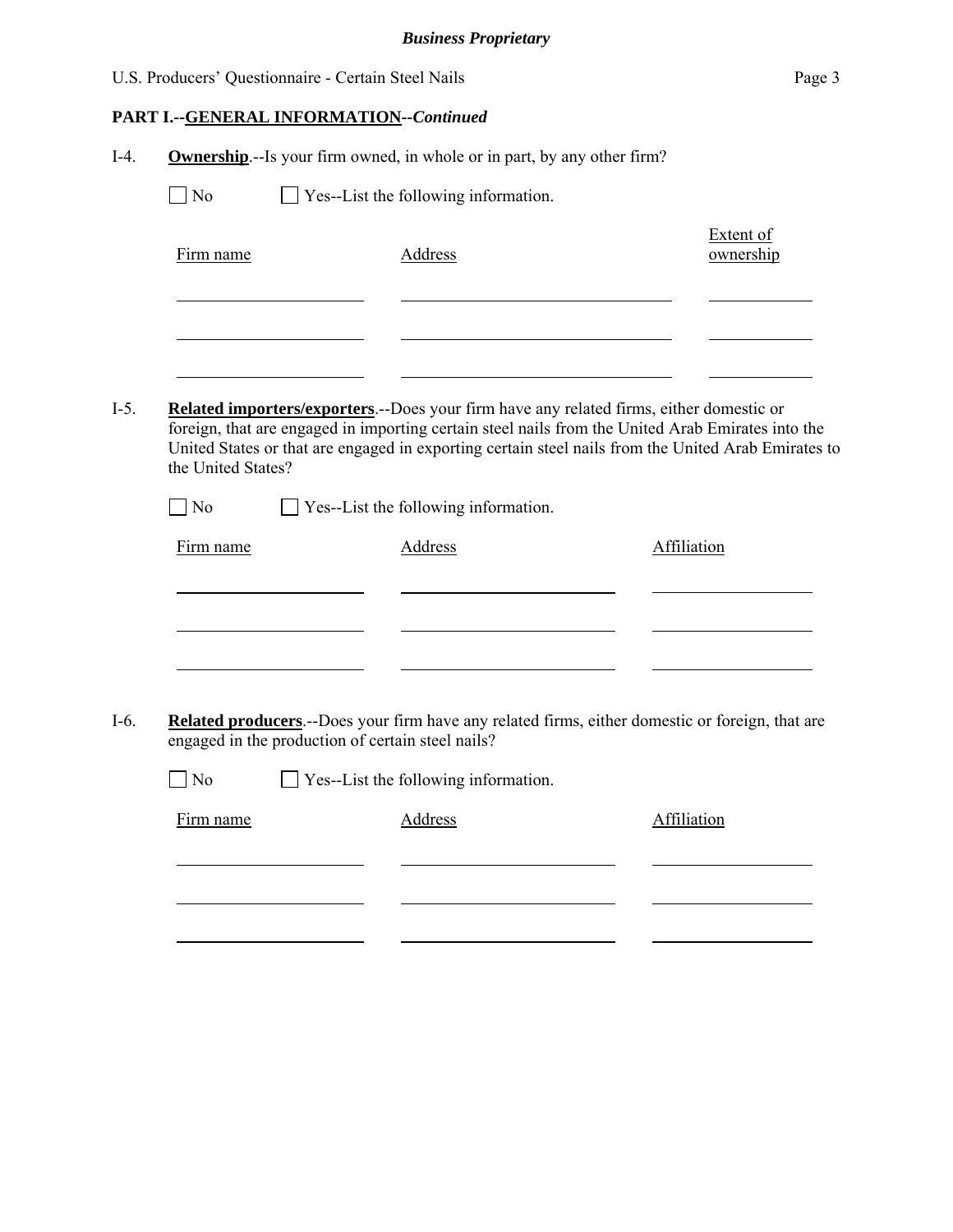# **PART II.--TRADE AND RELATED INFORMATION**

Further information on this part of the questionnaire can be obtained from Fred Ruggles (202-205-3187, fred.ruggles@usitc.gov). **Supply all data requested on a calendar-year basis**.

II-1. Please identify the individual to be contacted regarding the confidential information requested in Part II. Please indicate the manner by which Commission staff may contact the individual responsible for Part II with questions regarding the submitted confidential information.

| Name      |  |
|-----------|--|
| Title     |  |
| Email     |  |
| Telephone |  |
| Fax       |  |

II-2. **Changes in operations.--**Please indicate whether your firm has experienced any of the following changes in relation to the production of certain steel nails since January 1, 2009. (*check as many as appropriate*) (*please describe*)

| $\Box$ prolonged shutdowns or      |  |
|------------------------------------|--|
| production curtailments            |  |
|                                    |  |
| revised labor agreements           |  |
|                                    |  |
| other $(e.g., \text{ technology})$ |  |
|                                    |  |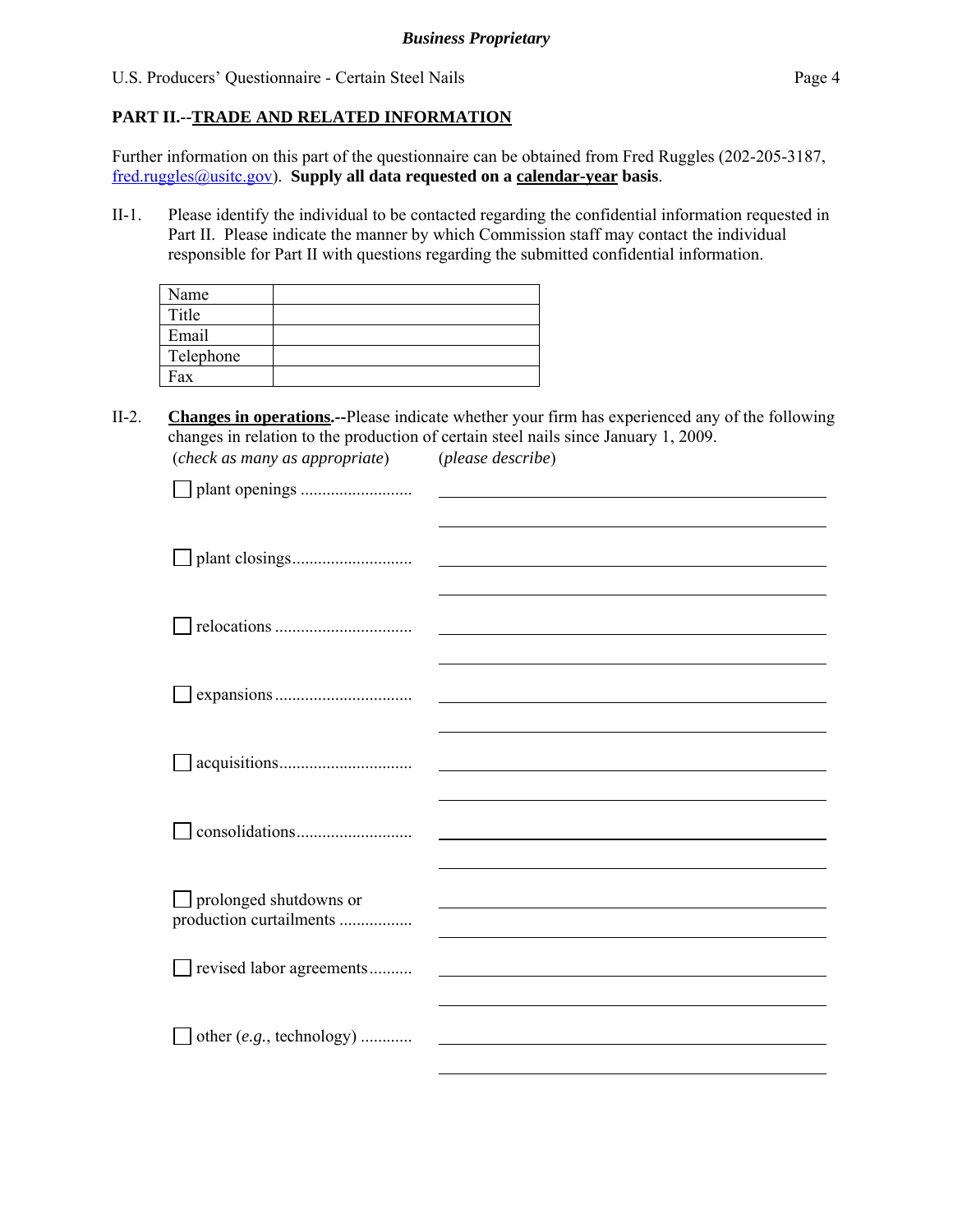# **PART II.--TRADE AND RELATED INFORMATION***--Continued*

II-3. **Same equipment, machinery, and workers.--**Has your firm since 2009 produced, or does your firm anticipate producing in the future, other products on the same equipment and machinery used in the production of certain steel nails and/or using the same production and related workers employed to produce certain steel nails?

 $\Box$  No  $\Box$  Yes--List the following information and report your firm's combined production capacity and production of these products and certain steel nails in the periods indicated**.**

| <b>Product</b> | <b>Period</b> | <b>Basis for allocation of capacity and</b><br>employment data (indicate if different) |
|----------------|---------------|----------------------------------------------------------------------------------------|
|                |               |                                                                                        |
|                |               |                                                                                        |

| (Quantity in short tons)                     |                       |      |      |  |
|----------------------------------------------|-----------------------|------|------|--|
|                                              | <b>Calendar years</b> |      |      |  |
| <b>Item</b>                                  | 2009                  | 2010 | 2011 |  |
| <b>Overall production capacity</b>           |                       |      |      |  |
| <b>Production of:</b><br>Subject merchandise |                       |      |      |  |
|                                              |                       |      |      |  |
|                                              |                       |      |      |  |

- II-4. **Production constraints and product shifting**.--Please describe the constraint(s) that set the limit(s) on your production capacity and your ability to shift production capacity between products.
- II-5. **Tolling**.--Since January 1, 2009, has your firm been involved in a toll agreement (see definition in the instruction booklet) regarding the production of certain steel nails?

| × |
|---|
|---|

l

l

 $\Box$  Yes--Name firm(s):  $\Box$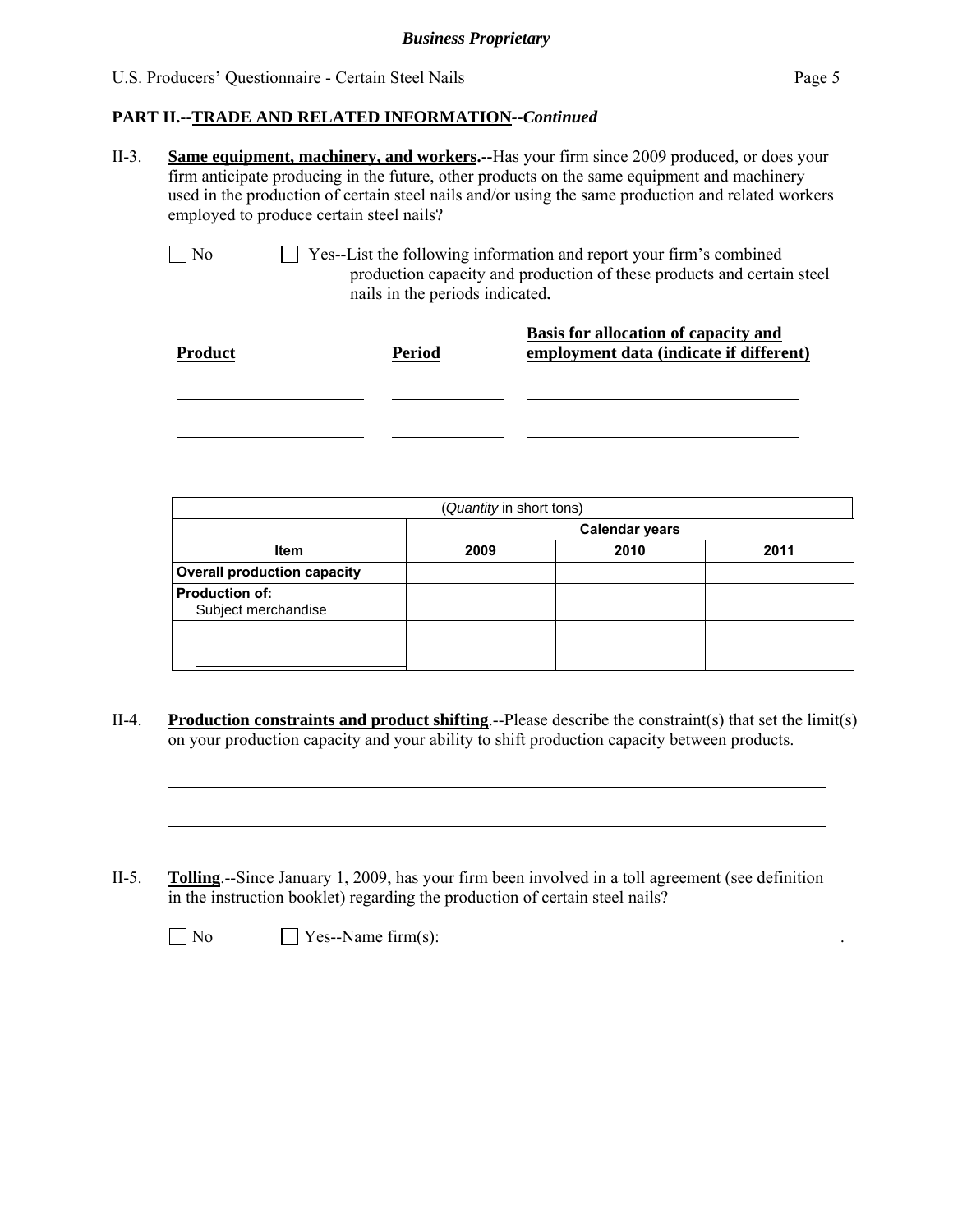## **PART II.--TRADE AND RELATED INFORMATION***--Continued*

II-6. During 2009- 11, did your firm have the in-house capability to perform the following production processes for manufacturing certain steel nails, did your firm actually perform these production processes in-house, and/or has your firm been involved in a toll agreement (see definition in the instruction booklet) regarding the production of certain steel nails?

| <b>Process</b>                                                    | Do you have<br>the capability?<br>Yes/No | Do you actually<br>perform?<br>Yes/No | Have you been<br>involved in a<br>toll agreement?<br>Yes/No |
|-------------------------------------------------------------------|------------------------------------------|---------------------------------------|-------------------------------------------------------------|
| a. Complete nail making process                                   |                                          |                                       |                                                             |
| b. Hot dip galvanizing process                                    |                                          |                                       |                                                             |
| c. Electro-plating process                                        |                                          |                                       |                                                             |
| d. Heat treatment process                                         |                                          |                                       |                                                             |
| e. Sinker coating process                                         |                                          |                                       |                                                             |
| f. Packing process for small<br>packaged nails (1 lb/ 5 lb boxes) |                                          |                                       |                                                             |

II-7. **Foreign trade zone**.--Does your firm produce certain steel nails in a foreign trade zone (FTZ)?

 $\Box$  No  $\Box$  Yes--Identify FTZ(s):  $\Box$ 

II-8. **Importer**.--Since January 1, 2009, has your firm imported certain steel nails?

No Yes--*COMPLETE AND RETURN A U.S. IMPORTERS' QUESTIONNAIRE*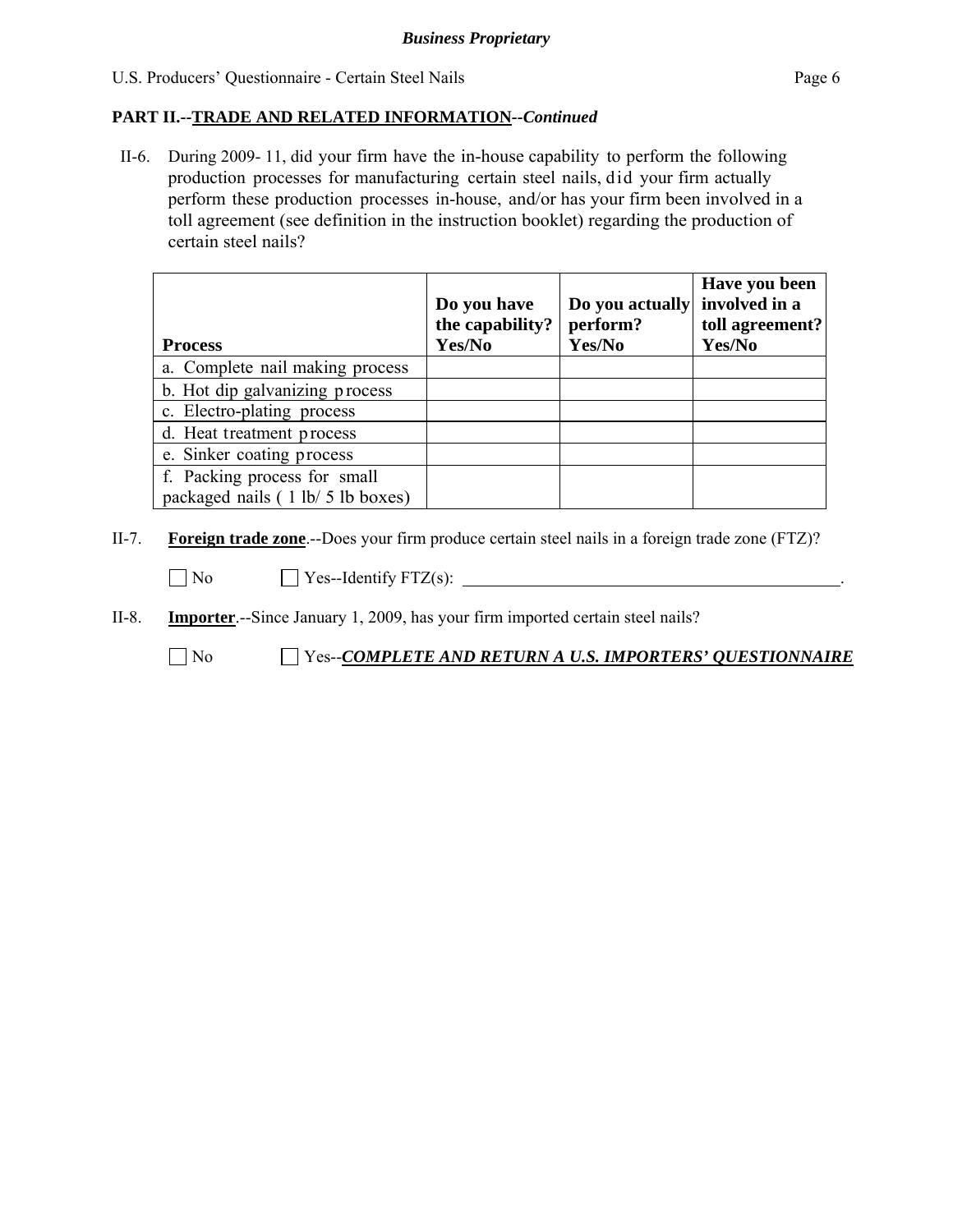## **PART II.--TRADE AND RELATED INFORMATION***--Continued*

II-9. **Trade data**.--Report your firm's production capacity, production, shipments, inventories, and employment related to the production of certain steel nails in your U.S. establishment(s) during the specified periods. (See definitions in the instruction booklet.)

| Quantity (in short tons) and value (in \$1,000)                                                                                                                                                                                                                                                                                             |                       |      |      |  |
|---------------------------------------------------------------------------------------------------------------------------------------------------------------------------------------------------------------------------------------------------------------------------------------------------------------------------------------------|-----------------------|------|------|--|
|                                                                                                                                                                                                                                                                                                                                             | <b>Calendar years</b> |      |      |  |
| Item                                                                                                                                                                                                                                                                                                                                        | 2009                  | 2010 | 2011 |  |
| Average production capacity <sup>1</sup> (quantity)                                                                                                                                                                                                                                                                                         |                       |      |      |  |
| Beginning-of-period inventories (quantity)                                                                                                                                                                                                                                                                                                  |                       |      |      |  |
| <b>Production</b> (quantity)                                                                                                                                                                                                                                                                                                                |                       |      |      |  |
| U.S. shipments:                                                                                                                                                                                                                                                                                                                             |                       |      |      |  |
| <b>Commercial shipments:</b>                                                                                                                                                                                                                                                                                                                |                       |      |      |  |
| Quantity of commercial shipments                                                                                                                                                                                                                                                                                                            |                       |      |      |  |
| Value of commercial shipments                                                                                                                                                                                                                                                                                                               |                       |      |      |  |
| Internal consumption:                                                                                                                                                                                                                                                                                                                       |                       |      |      |  |
| Quantity of internal consumption                                                                                                                                                                                                                                                                                                            |                       |      |      |  |
| Value <sup>2</sup> of internal consumption                                                                                                                                                                                                                                                                                                  |                       |      |      |  |
| <b>Transfers to related firms:</b>                                                                                                                                                                                                                                                                                                          |                       |      |      |  |
| Quantity of transfers                                                                                                                                                                                                                                                                                                                       |                       |      |      |  |
| Value <sup>2</sup> of transfers                                                                                                                                                                                                                                                                                                             |                       |      |      |  |
| Export shipments: <sup>3</sup>                                                                                                                                                                                                                                                                                                              |                       |      |      |  |
| Quantity of export shipments                                                                                                                                                                                                                                                                                                                |                       |      |      |  |
| Value of export shipments                                                                                                                                                                                                                                                                                                                   |                       |      |      |  |
| End-of-period inventories <sup>4</sup> (quantity)                                                                                                                                                                                                                                                                                           |                       |      |      |  |
| <b>Channels of distribution:</b>                                                                                                                                                                                                                                                                                                            |                       |      |      |  |
| U.S. shipments to distributors (quantity)                                                                                                                                                                                                                                                                                                   |                       |      |      |  |
| U.S. shipments to end users (quantity)                                                                                                                                                                                                                                                                                                      |                       |      |      |  |
| <b>Employment data:</b>                                                                                                                                                                                                                                                                                                                     |                       |      |      |  |
| Average number of PRWs (number)                                                                                                                                                                                                                                                                                                             |                       |      |      |  |
| Hours worked by PRWs (1,000 hours)                                                                                                                                                                                                                                                                                                          |                       |      |      |  |
| Wages paid to PRWs (value)                                                                                                                                                                                                                                                                                                                  |                       |      |      |  |
| $1$ The production capacity (see definitions in instruction booklet) reported is based on operating $\_\_$ hours per week,<br>weeks per year. Please describe the methodology used to calculate production capacity, and explain any changes in<br>reported capacity (use additional pages as necessary).                                   |                       |      |      |  |
| <sup>2</sup> Internal consumption and transfers to related firms must be valued at fair market value. In the event that you use a<br>different basis for valuing these transactions, please specify that basis (e.g., cost, cost plus, etc.) and provide value data<br>using that basis for each of the periods noted above:                |                       |      |      |  |
| <sup>3</sup> Identify your principal export markets:<br>Reconciliation of data.--Please note that the quantities reported above should reconcile as follows: beginning-of-period<br>inventories, plus production, less total shipments, equals end-of-period inventories. Do the data reported reconcile?<br>] Yes<br>O No--Please explain: |                       |      |      |  |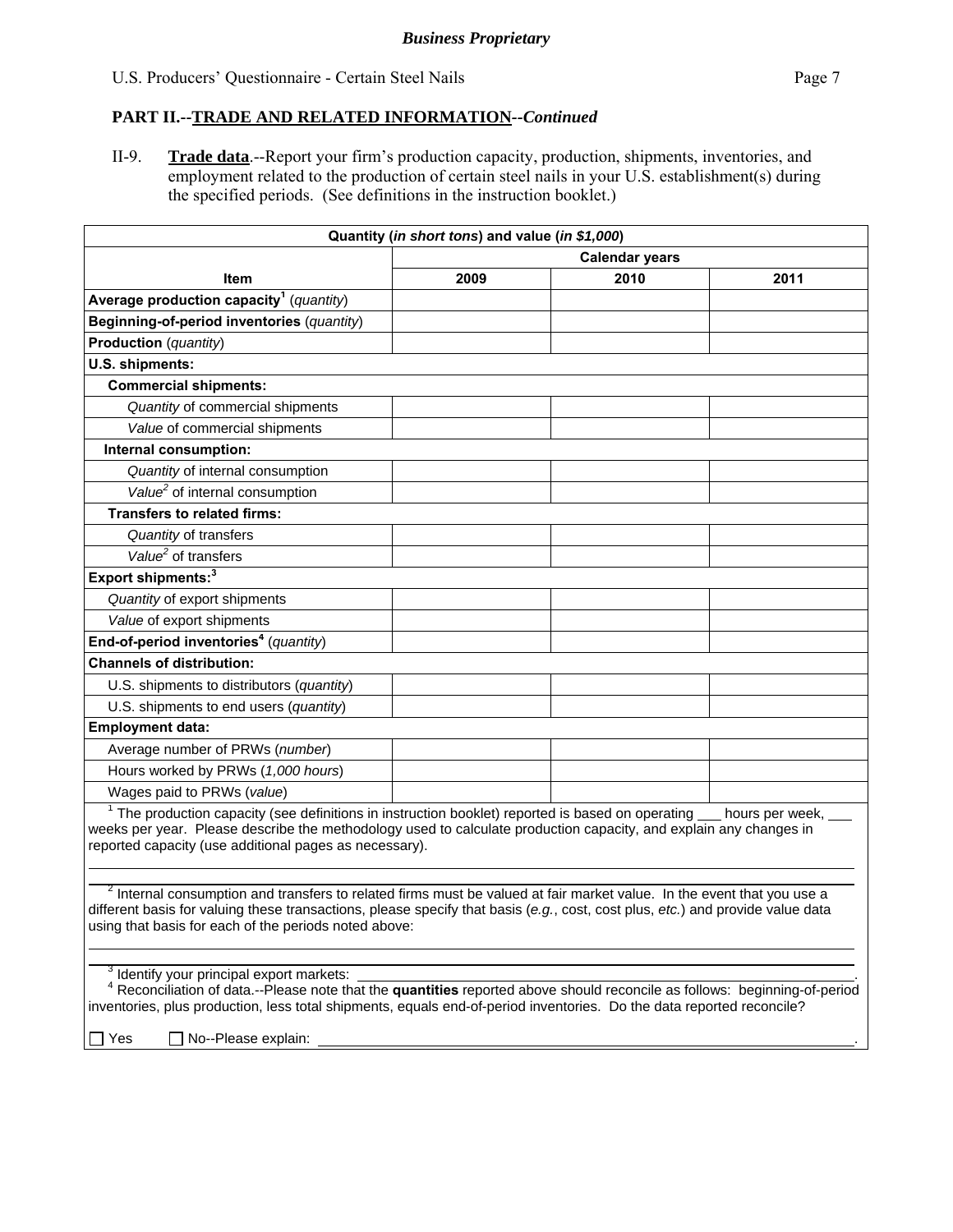$\overline{a}$ 

l

# **PART II.--TRADE AND RELATED INFORMATION***--Continued*

II-9a. **Types of shipments**.-- Please report the share of 2011 U.S. shipments reported in Question II-9 that were sold in small packs (for purposes of this question, in packages of five pounds or less): percent.

Please report the share of 2011 U.S. shipments reported in Question II-9 that consisted of the following types of nails (Duplex, Cut masonry, Brite Common, Gutter spikes, Pole bam, EG Tile, Vinyl Coated Barbed Drywall, Blued Plasterboard, Stub, Cut flooring, Neo Wash Roof, Blued Lath, Furring, Panelboard, Green Vinyl Sinkers, A/T Drywall, Flooring, Tension Pins, EG Joist Hangar, EG Finish, Masonry, Lead Head, Phosphate Coated Drywall, EGCommon, Nursery, EG Box, 28 degree stick framing nails plastic collated, 28 degree stick framing nails wire collated): percent.

II-10. Please provide the quantity and value of **U.S. shipments** of your firm's **U.S. production** of certain steel nails during 2011:

| <b>Type of Nail/Finish</b> | <b>Quantity (short tons)</b> | Value (\$1,000) |
|----------------------------|------------------------------|-----------------|
| Collated:                  |                              |                 |
| Bright (no finish)         |                              |                 |
| Galvanized                 |                              |                 |
| Other                      |                              |                 |
| Total                      |                              |                 |
| Uncollated:                |                              |                 |
| Bright (no finish)         |                              |                 |
| Galvanized                 |                              |                 |
| Other                      |                              |                 |
| Total                      |                              |                 |

II-11. **Related firms**.--If you reported transfers to related firms in question II-9, please indicate the nature of the relationship between your firm and the related firms (*e.g.*, joint venture, wholly owned subsidiary), whether the transfers were priced at market value or by a non-market formula, whether your firm retained marketing rights to all transfers, and whether the related firms also processed inputs from sources other than your firm.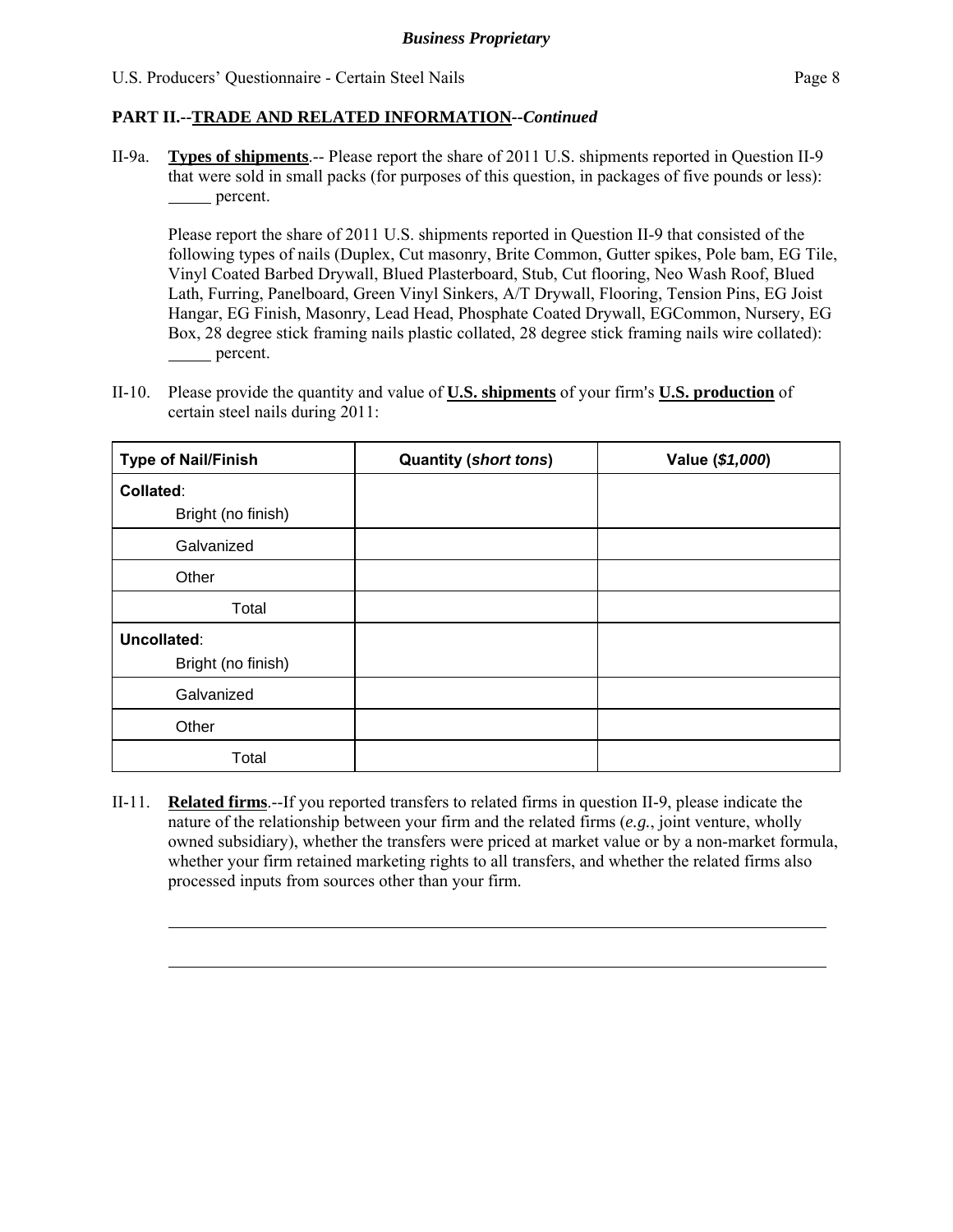#### *Business Proprietary*

#### U.S. Producers' Questionnaire - Certain Steel Nails Page 9

#### **PART II.--TRADE AND RELATED INFORMATION***--Continued*

II-12. **Purchases**.--Other than direct imports, has your firm otherwise purchased certain steel nails since January 1, 2009? (See definitions in the instruction booklet.)

 $\Box$  No  $\Box$  Yes--Report such purchases below for the specified periods.<sup>1</sup>

| (Quantity in short tons, value in \$1,000)                                                                                                                             |                       |      |      |  |
|------------------------------------------------------------------------------------------------------------------------------------------------------------------------|-----------------------|------|------|--|
|                                                                                                                                                                        | <b>Calendar years</b> |      |      |  |
| <b>Item</b>                                                                                                                                                            | 2009                  | 2010 | 2011 |  |
| PURCHASES FROM U.S. IMPORTERS <sup>2</sup> OF CERTAIN STEEL NAILS FROM--                                                                                               |                       |      |      |  |
| The United Arab Emirates:                                                                                                                                              |                       |      |      |  |
| Quantity                                                                                                                                                               |                       |      |      |  |
| Value                                                                                                                                                                  |                       |      |      |  |
| <b>All Other Countries:</b>                                                                                                                                            |                       |      |      |  |
| Quantity                                                                                                                                                               |                       |      |      |  |
| Value                                                                                                                                                                  |                       |      |      |  |
| PURCHASES FROM DOMESTIC PRODUCERS: <sup>2</sup>                                                                                                                        |                       |      |      |  |
| Quantity                                                                                                                                                               |                       |      |      |  |
| Value                                                                                                                                                                  |                       |      |      |  |
| PURCHASES FROM OTHER SOURCES: <sup>2</sup>                                                                                                                             |                       |      |      |  |
| Quantity                                                                                                                                                               |                       |      |      |  |
| Value                                                                                                                                                                  |                       |      |      |  |
| Please indicate your reasons for purchasing this product. If your reasons differ by source, please elaborate.                                                          |                       |      |      |  |
|                                                                                                                                                                        |                       |      |      |  |
| Please list the name of the firm(s) from which you purchased this product. If your suppliers differ by source,<br>please identify the source for each listed supplier. |                       |      |      |  |
|                                                                                                                                                                        |                       |      |      |  |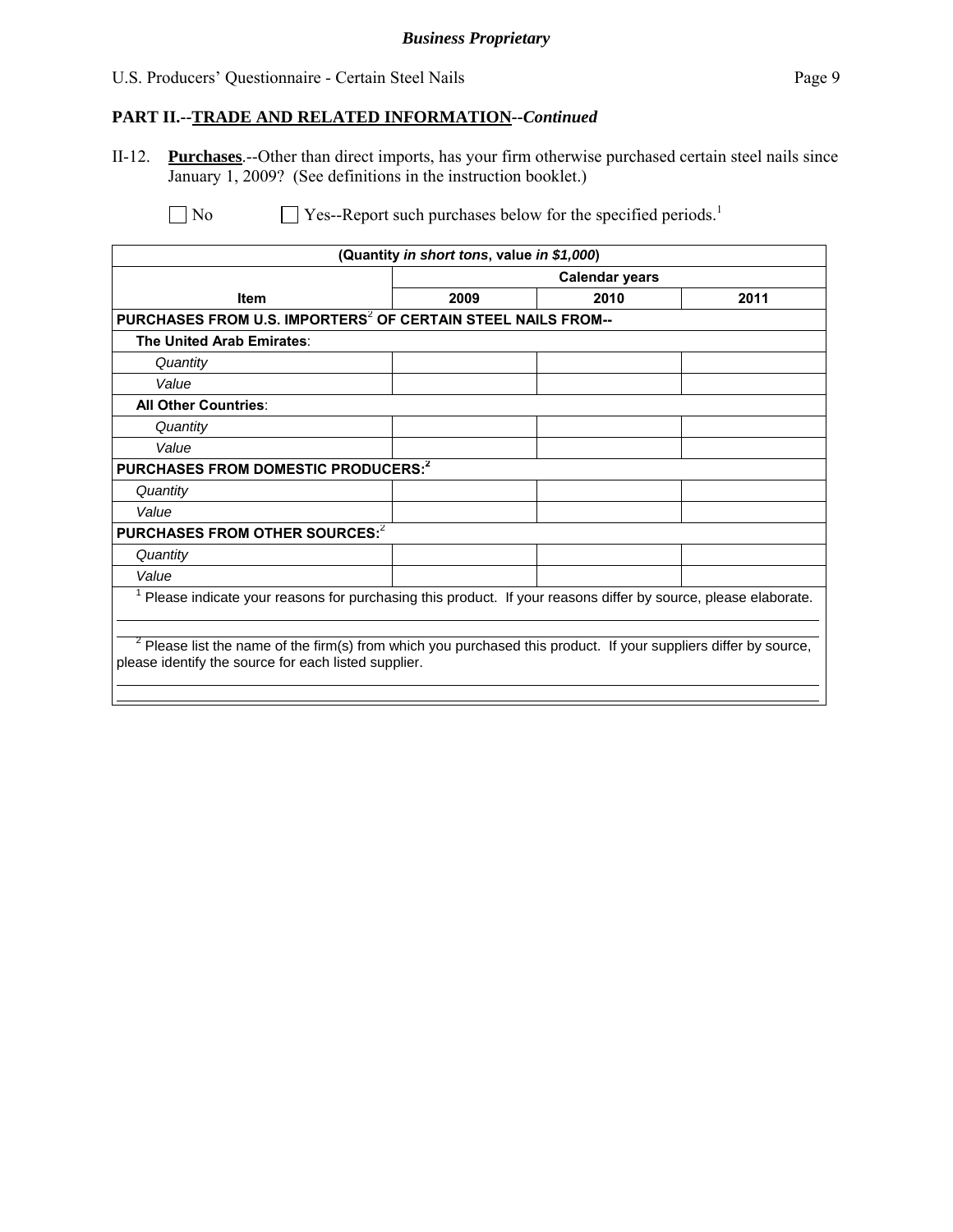# **PART III.--FINANCIAL INFORMATION**

l

 $\overline{a}$ 

l

Address questions on this part of the questionnaire to Mary Klir (202-205-3247, Mary.Klir@usitc.gov).

III-1. Please identify the individual to be contacted regarding the confidential information requested in Part III. Please indicate the manner by which Commission staff may contact the individual responsible for Part III with questions regarding the submitted confidential information.

| Name      |  |
|-----------|--|
| Title     |  |
| Email     |  |
| Telephone |  |
| Fax       |  |

III-2. **Accounting system**.--Briefly describe your financial accounting system.

- A. When does your fiscal year end (month and day)? If your fiscal year changed during the period examined, explain below:
- B.1. Describe the lowest level of operations (e.g., plant, division, company-wide) for which financial statements are prepared that include subject merchandise:
	- 2. Does your firm prepare profit/loss statements for the subject merchandise:  $\bigcap$  Yes  $\bigcap$  No
	- 3. How often did your firm (or parent company) prepare financial statements (including annual reports, 10Ks)? Please check relevant items below. Audited, unaudited, annual reports,  $\Box$  10Ks,  $\Box$  10Qs,  $\overline{\Box}$  Monthly,  $\overline{\Box}$  quarterly,  $\overline{\Box}$  semi-annually,  $\overline{\Box}$  annually 4. Accounting basis:  $\Box$  GAAP,  $\Box$  cash,  $\Box$  tax, or  $\Box$  other comprehensive
	- (specify)

*Note: The Commission may request that your company submit copies of its financial statements, including internal profit-and-loss statements for the division or product group that includes*  certain steel nails*, as well as those statements and worksheets used to compile data for your firm's questionnaire response.* 

III-3. **Cost accounting system**.--Briefly describe your cost accounting system (*e.g.*, standard cost, job order cost, *etc.*).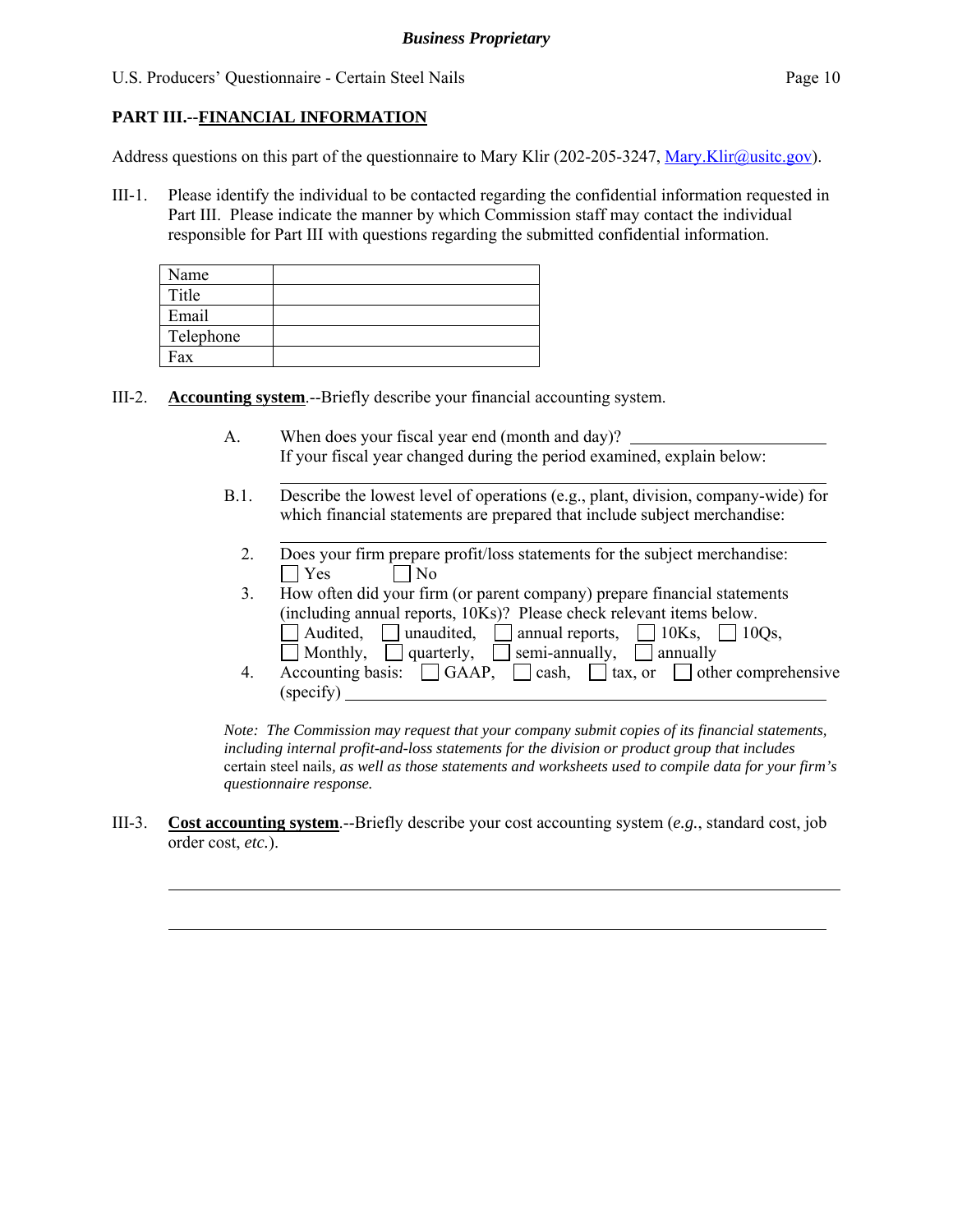# **PART III.--FINANCIAL INFORMATION***--Continued*

| products in your most recent fiscal year:                                                                                                                                                   |  | <b>Other products</b> --Please list any other products you produced in the facilities in which you<br>produced certain steel nails, and provide the share of net sales accounted for by these other |
|---------------------------------------------------------------------------------------------------------------------------------------------------------------------------------------------|--|-----------------------------------------------------------------------------------------------------------------------------------------------------------------------------------------------------|
| Products                                                                                                                                                                                    |  | Share of sales                                                                                                                                                                                      |
|                                                                                                                                                                                             |  |                                                                                                                                                                                                     |
|                                                                                                                                                                                             |  |                                                                                                                                                                                                     |
|                                                                                                                                                                                             |  |                                                                                                                                                                                                     |
|                                                                                                                                                                                             |  |                                                                                                                                                                                                     |
|                                                                                                                                                                                             |  |                                                                                                                                                                                                     |
| production of certain steel nails from any related firm?<br>$\Box$ Yes—Continue to question III-7 below.<br>production of certain steel nails that your firm receives from related parties. |  | $\Box$ No--Continue to question III-10 below.<br><b>Inputs from related firms.</b> --In the space provided below, identify the inputs used in the                                                   |
| Input                                                                                                                                                                                       |  | Related party                                                                                                                                                                                       |
|                                                                                                                                                                                             |  |                                                                                                                                                                                                     |
|                                                                                                                                                                                             |  |                                                                                                                                                                                                     |
|                                                                                                                                                                                             |  |                                                                                                                                                                                                     |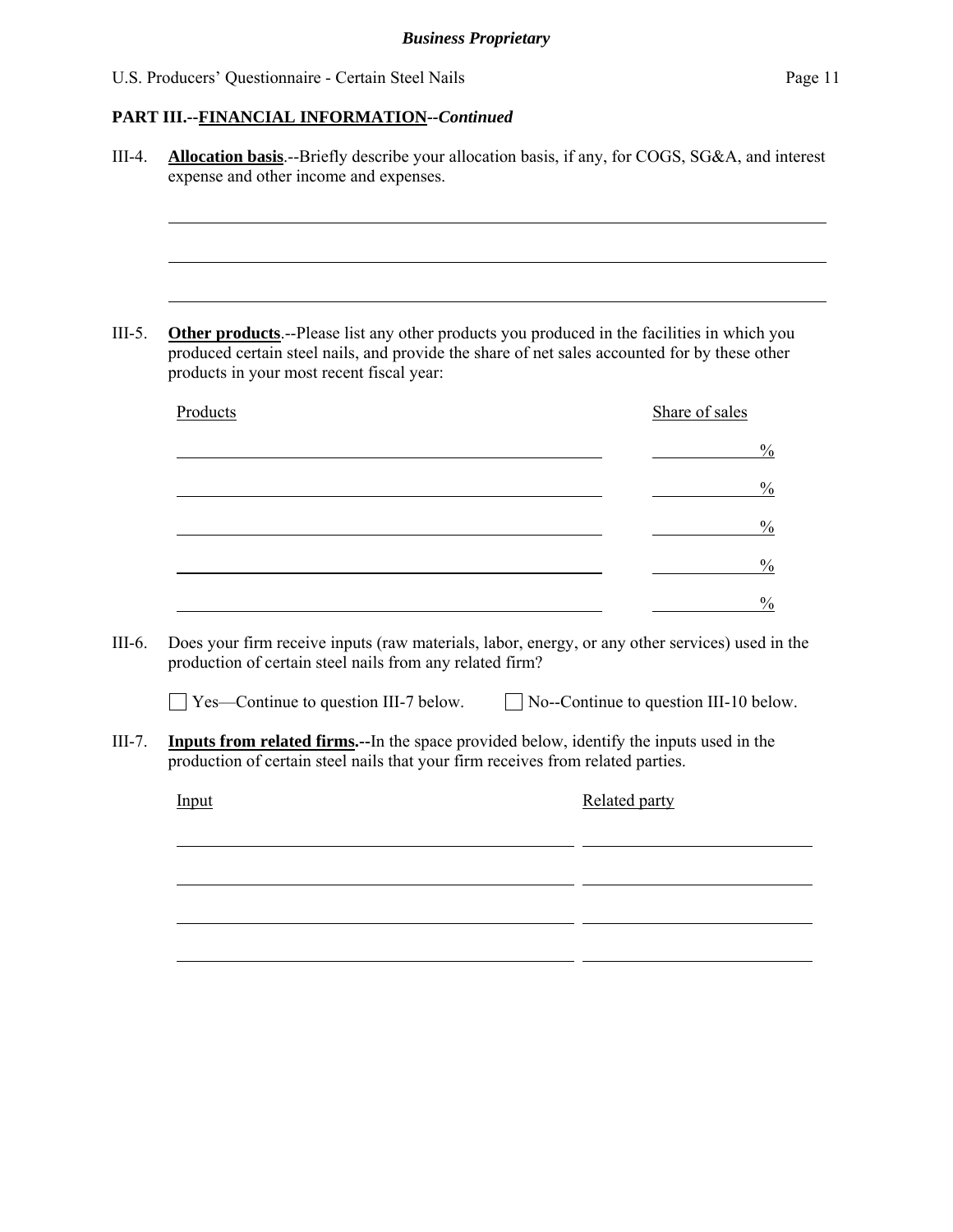# **PART III.--FINANCIAL INFORMATION***--Continued*

III-8. **Inputs from related firms at cost.--**All intercompany profit on inputs purchased from related parties should be eliminated from the costs reported to the Commission in question III-10 (i.e., costs reported in question III-10 should only reflect the related party's cost and not include an associated profit component). Reasonable methods for determining and eliminating the associated profit on inputs purchased from related parties are acceptable.

 Has your firm complied with the Commission's instructions regarding costs associated with inputs purchased from related parties?



III-9. **Nonrecurring charges**.--For each annual period for which financial results are reported in question III-10, please indicate in the schedule below the specific nonrecurring charges, the particular expense/cost line items from question III-10 where the associated charges are included, a brief description of the charges, and the associated values (*in \$1,000*). Nonrecurring charges would include, but are not limited to, items such as asset write-offs and accelerated depreciation due to restructuring of the company's certain steel nails operations.

|                                                                                                                                                                                                                             |  | Fiscal years ended-- |  |
|-----------------------------------------------------------------------------------------------------------------------------------------------------------------------------------------------------------------------------|--|----------------------|--|
| <b>Item</b>                                                                                                                                                                                                                 |  |                      |  |
| Non-recurring charges: (In this column please provide a brief description of each nonrecurring charge and indicate the<br>particular expense/cost line items where the associated charges are included in question III-10.) |  |                      |  |
|                                                                                                                                                                                                                             |  |                      |  |
| $\overline{2}$                                                                                                                                                                                                              |  |                      |  |
| l 3.                                                                                                                                                                                                                        |  |                      |  |
| $\overline{4}$ .                                                                                                                                                                                                            |  |                      |  |
| 5.                                                                                                                                                                                                                          |  |                      |  |
| <sup>6.</sup>                                                                                                                                                                                                               |  |                      |  |
| $\overline{7}$                                                                                                                                                                                                              |  |                      |  |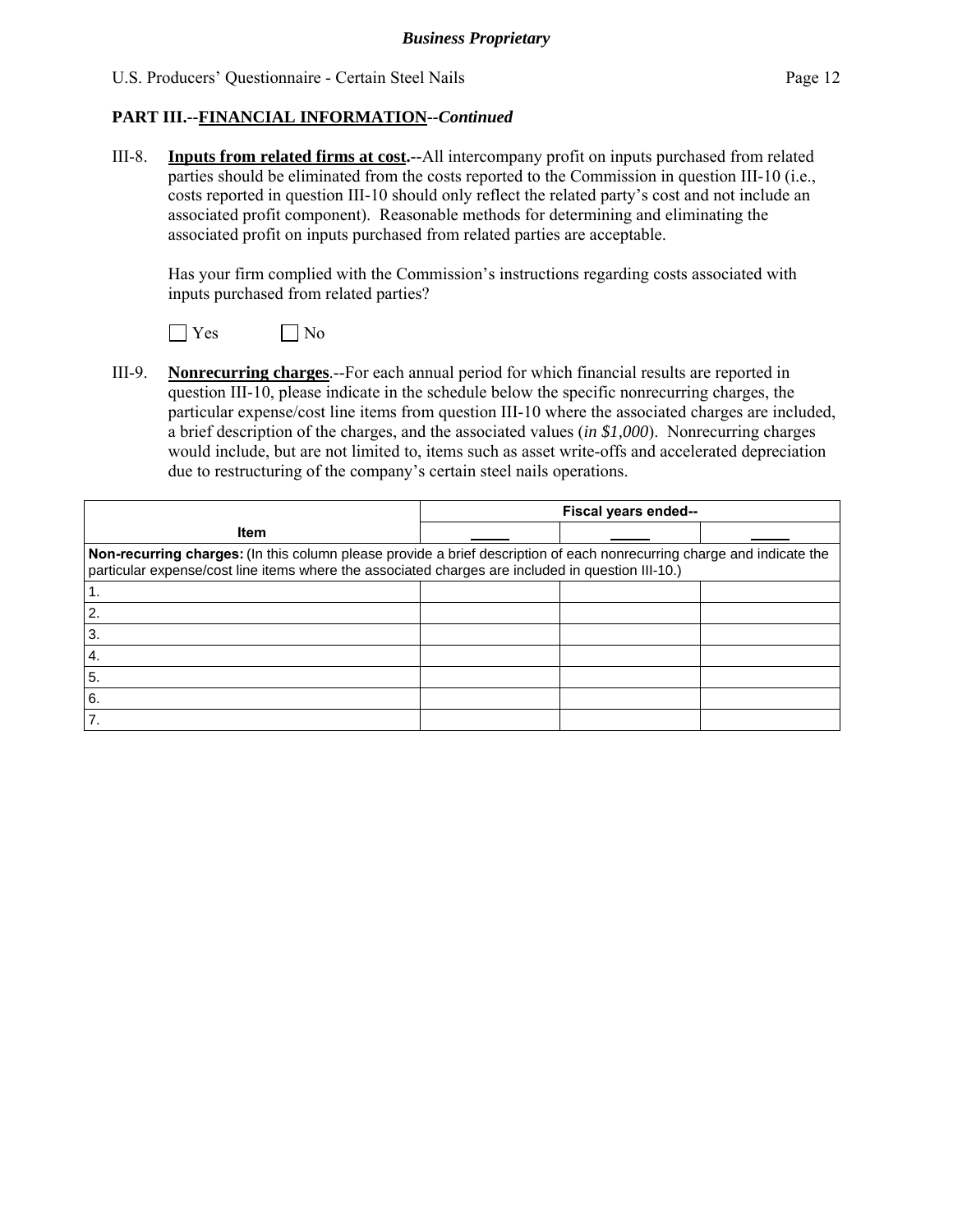### **PART III.--FINANCIAL INFORMATION***--Continued*

III-10. Operations on certain steel nails.--Report the revenue and related cost information requested below on the certain steel nails operations of your U.S. establishment(s).<sup>1</sup> **Do not report resales of products. Note that internal consumption and transfers to related firms must be valued at fair market value and purchases from related firms must be at cost**. 2 Provide data for your three most recently completed fiscal years in chronological order from left to right.

|                                                                                                          | Quantity (in short tons) and value (in \$1,000) |                      |  |
|----------------------------------------------------------------------------------------------------------|-------------------------------------------------|----------------------|--|
|                                                                                                          |                                                 | Fiscal years ended-- |  |
| <b>Item</b>                                                                                              |                                                 |                      |  |
| Net sales quantities:3                                                                                   |                                                 |                      |  |
| Commercial sales                                                                                         |                                                 |                      |  |
| Internal consumption                                                                                     |                                                 |                      |  |
| Transfers to related firms                                                                               |                                                 |                      |  |
| Total net sales quantities                                                                               |                                                 |                      |  |
| Net sales values: <sup>3</sup>                                                                           |                                                 |                      |  |
| Commercial sales                                                                                         |                                                 |                      |  |
| Internal consumption                                                                                     |                                                 |                      |  |
| Transfers to related firms                                                                               |                                                 |                      |  |
| Total net sales values                                                                                   |                                                 |                      |  |
| Cost of goods sold (COGS): <sup>4</sup>                                                                  |                                                 |                      |  |
| Raw materials                                                                                            |                                                 |                      |  |
| Direct labor                                                                                             |                                                 |                      |  |
| Other factory costs                                                                                      |                                                 |                      |  |
| <b>Total COGS</b>                                                                                        |                                                 |                      |  |
| <b>Gross profit or (loss)</b>                                                                            |                                                 |                      |  |
| Selling, general, and administrative<br>(SG&A) expenses:                                                 |                                                 |                      |  |
| Selling expenses                                                                                         |                                                 |                      |  |
| General and administrative expenses                                                                      |                                                 |                      |  |
| Total SG&A expenses                                                                                      |                                                 |                      |  |
| <b>Operating income (loss)</b>                                                                           |                                                 |                      |  |
| Other income and expenses:                                                                               |                                                 |                      |  |
| Interest expense                                                                                         |                                                 |                      |  |
| All other expense items                                                                                  |                                                 |                      |  |
| All other income items                                                                                   |                                                 |                      |  |
| All other income or expenses, net                                                                        |                                                 |                      |  |
| Net income or (loss) before income taxes                                                                 |                                                 |                      |  |
| Depreciation/amortization included above                                                                 |                                                 |                      |  |
| Include only sales (whether domestic or export) and costs related to your U.S. manufacturing operations. |                                                 |                      |  |

Include only sales (whether domestic or export) and costs related to your U.S. manufacturing operations.

<sup>2</sup> Please list the expense categories and amounts of any profits on internal inputs or inputs from related firms that are reflected on your books but which are eliminated from the costs reported below.

 $\frac{3}{3}$ Less discounts, returns, allowances, and prepaid freight. The quantities and values should approximate the corresponding

shipment quantities and values reported in Part II of this questionnaire.<br><sup>4</sup> COGS should include costs associated with internal consumption and transfers to related firms.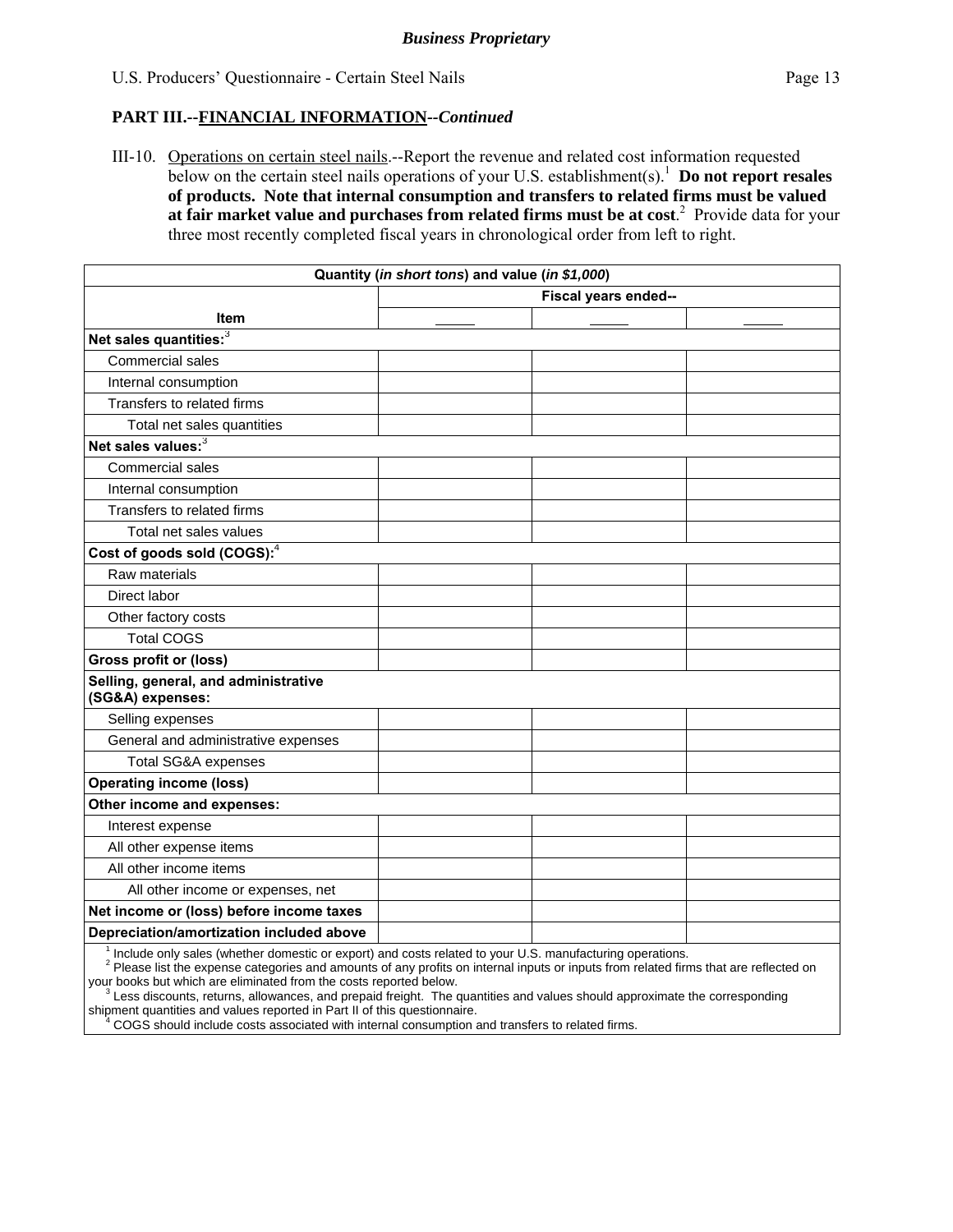# **PART III.--FINANCIAL INFORMATION***--Continued*

III-11. **Asset values**.--Report the total assets associated with the production, warehousing, and sale of certain steel nails. If your firm does not maintain some or all of the specific asset information necessary to calculate total assets for certain steel nails in the normal course of business, please estimate this information based upon some rational method (such as production, sales, or costs) that is consistent with your cost allocations in the previous question. Provide data as of the end of your three most recently completed fiscal years in chronological order from left to right.

**Note:** Total assets should be net assets after any accumulated depreciation and allowances deducted. Total assets should be allocated to the subject products if these assets are also related to other products. Please provide a brief explanation if there are any substantial changes in total asset value during the period; e.g., due to asset write-offs, revaluation, and major purchases.

| Value (in \$1,000) |                      |  |  |  |
|--------------------|----------------------|--|--|--|
|                    | Fiscal years ended-- |  |  |  |
| Item               |                      |  |  |  |
| Total assets (net) |                      |  |  |  |

III-12. **Capital expenditures and research and development expenses**.--Report your firm's capital expenditures and research and development expenses on certain steel nails. Provide data for your three most recently completed fiscal years in chronological order from left to right.

| Value ( <i>in \$1,000</i> )              |                      |  |  |  |  |
|------------------------------------------|----------------------|--|--|--|--|
|                                          | Fiscal years ended-- |  |  |  |  |
| <b>Item</b>                              |                      |  |  |  |  |
| <b>Capital expenditures</b>              |                      |  |  |  |  |
| <b>Research and development expenses</b> |                      |  |  |  |  |

#### III-13. **Data consistency and reconciliation.--**

| Please indicate whether your financial data for questions III-10, 11, and 12 are based |  |                      |  |
|----------------------------------------------------------------------------------------|--|----------------------|--|
| on a calendar year or your fiscal year: Calendar year (                                |  | ) or Fiscal year $($ |  |

Please note the quantities and values reported in question III-10 should reconcile with the data reported in question II-8 (including export shipments) as long as they are reported on the same calendar year basis.

Do these data in question III-10 reconcile with data in question II-8?

 $\Box$  Yes  $\Box$  No--Please explain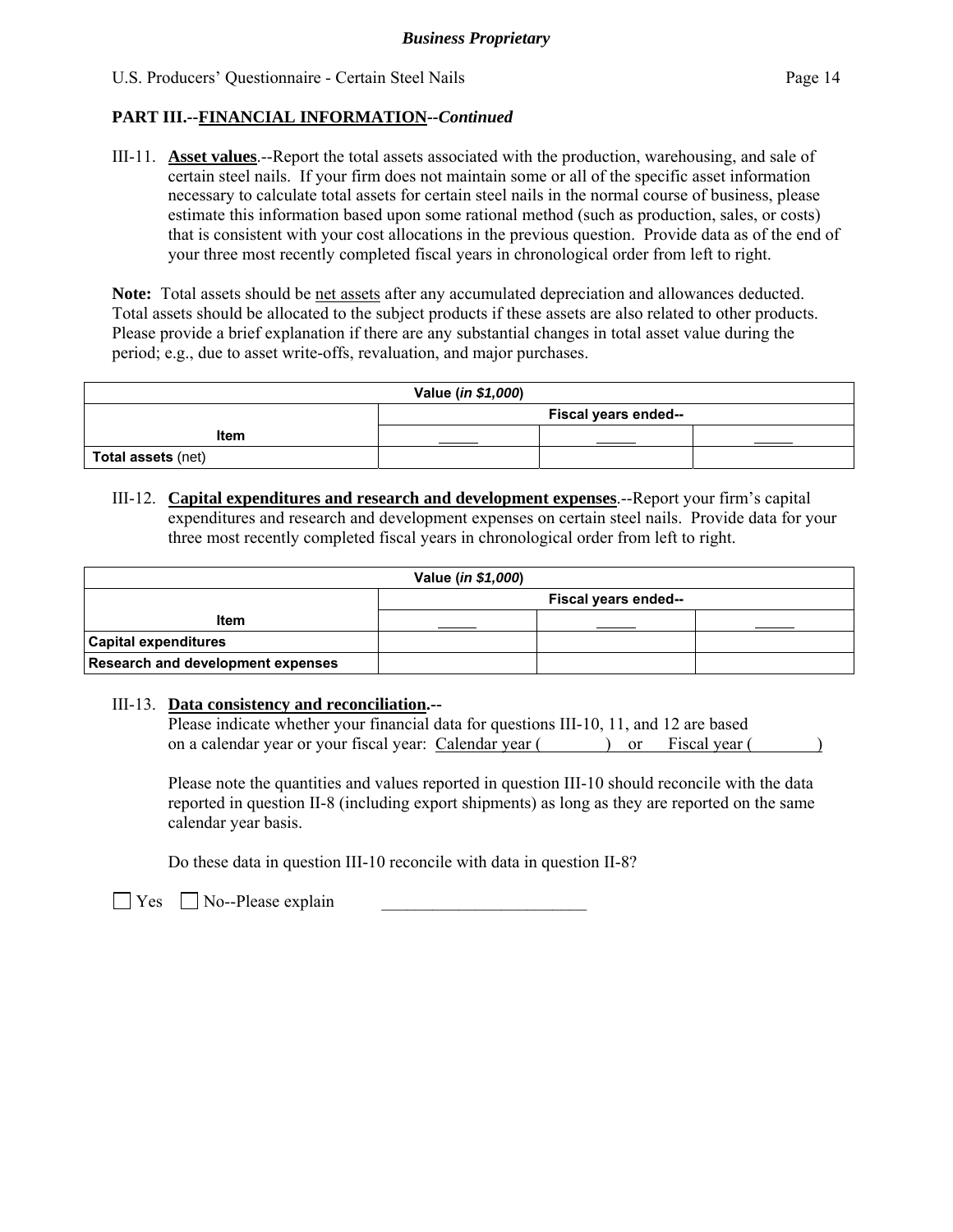# **PART III.--FINANCIAL INFORMATION***--Continued*

- III-14. **Effects of imports**.--Since January 1, 2009, has your firm experienced any actual negative effects on its return on investment or its growth, investment, ability to raise capital, existing development and production efforts (including efforts to develop a derivative or more advanced version of the product), or the scale of capital investments as a result of imports of certain steel nails from the United Arab Emirates?
	- $\Box$  No  $\Box$  Yes--My firm has experienced actual negative effects as follows:
		- Cancellation, postponement, or rejection of expansion projects
		- Denial or rejection of investment proposal
		- $\Box$  Reduction in the size of capital investments
		- $\Box$  Rejection of bank loans
		- **Lowering of credit rating**
		- $\n$  Problem related to the issue of stocks or bonds
		- Other (specify)  $\qquad \qquad$

l

l

l

III-15. **Anticipated effects of imports**.--Does your firm anticipate any negative impact of imports of certain steel nails from the United Arab Emirates?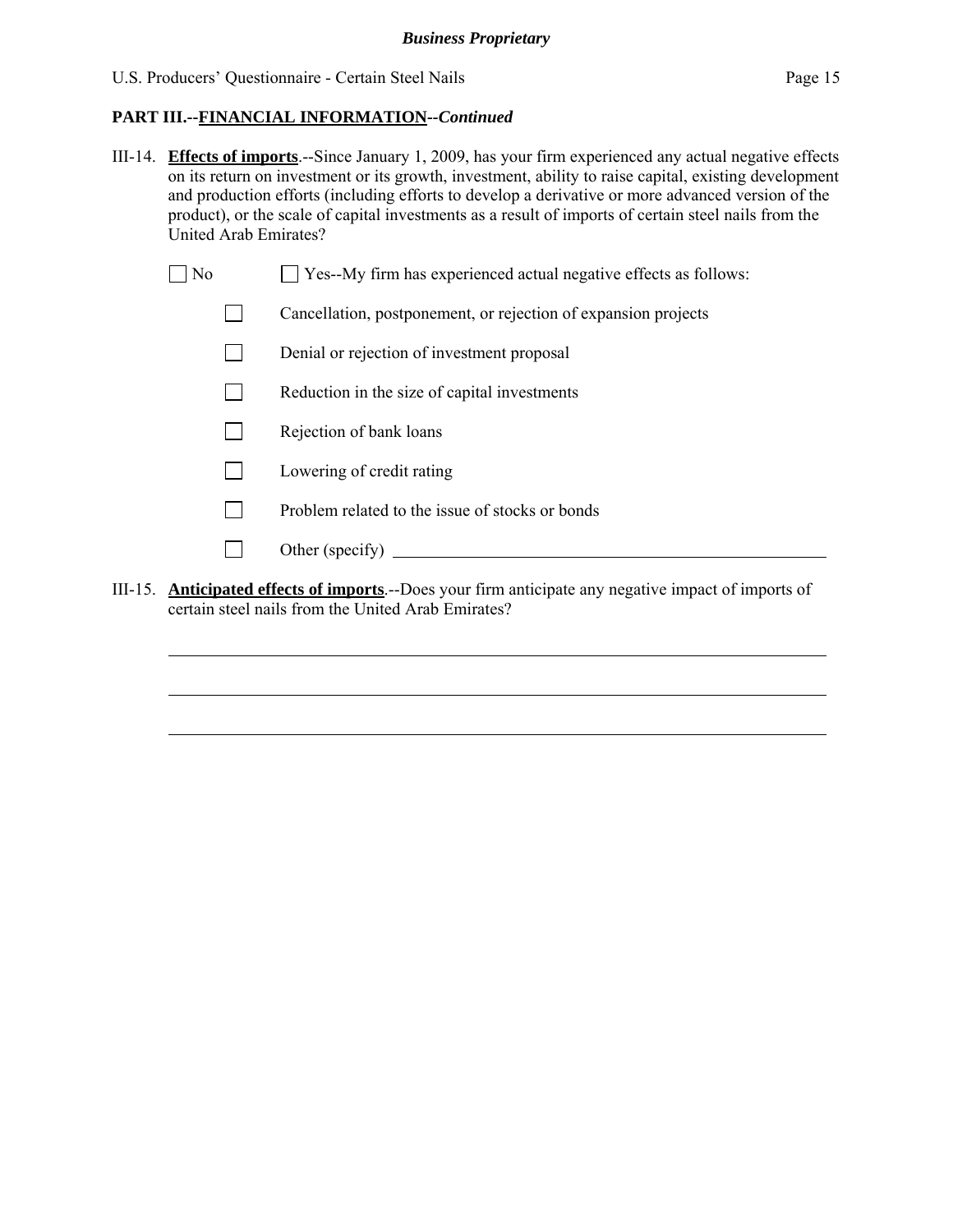# **PART IV.--PRICING AND RELATED INFORMATION**

Further information on this part of the questionnaire can be obtained from Jeff Clark (202-205-3318, jeffrey.clark@usitc.gov).

IV-1. **Contact information.**-- Please identify the individual to be contacted regarding the confidential information requested in Part III. Please indicate the manner by which Commission staff may contact the individual responsible for Part III with questions regarding the submitted confidential information.

| Name      |  |
|-----------|--|
| Title     |  |
| Email     |  |
| Telephone |  |
| Fax       |  |

## **PRICE DATA**

IV-2. This question requests quarterly quantity and value data, f.o.b. your U.S. point of shipment, for your commercial shipments to unrelated U.S. customers since January 1, 2009 of the following products produced by your firm.

*PRODUCT 1***.**-3" by 0.131" bright smooth, plastic-strip collated nails

**PRODUCT 2.--3**" by 0.120" bright smooth, plastic-strip collated nails

*PRODUCT 3***.**--2<sup>3</sup>/<sub>8</sub>" by 0.113" bright screw and ring shank nails, plastic-strip collated

*PRODUCT 4***.--**3¼" by 0.148" 16D smooth vinyl-coated sinkers, bulk

**PRODUCT 5.**—2" by 0.113" bright, drive screw, machine quality pallet nails, bulk

*PRODUCT 6***.**-2" by 0.099" bright, drive screw, wire-welded collated in coils

*PRODUCT 7***.**-3¼" by 0.131" bright smooth, plastic-strip collated

*PRODUCT 8***.**--1¼" by 0.086" bright screw, wire coil collated

*PRODUCT 9***.--**2⅜" by 0.113" hot-dip, ring shank, plastic-strip collated

*PRODUCT 10***.**--2" by 0.092" 6D bright smooth, 1 lb. packaging, bulk

**Please note that total dollar values should be f.o.b., U.S. point of shipment and should not include U.S.-inland transportation costs. Total dollar values should reflect the** *final net* **amount paid to you (i.e., should be net of all deductions for discounts or rebates). See instruction booklet**.

**Also note that the quantities requested are "thousand count of nails" for products 1, 2, 3, 6, 7, 8, and 9 but are "short tons" for products 4, 5, and 10. (To convert metric tons to short tons, take the quantity in metric tons and divide by 0.907185.)**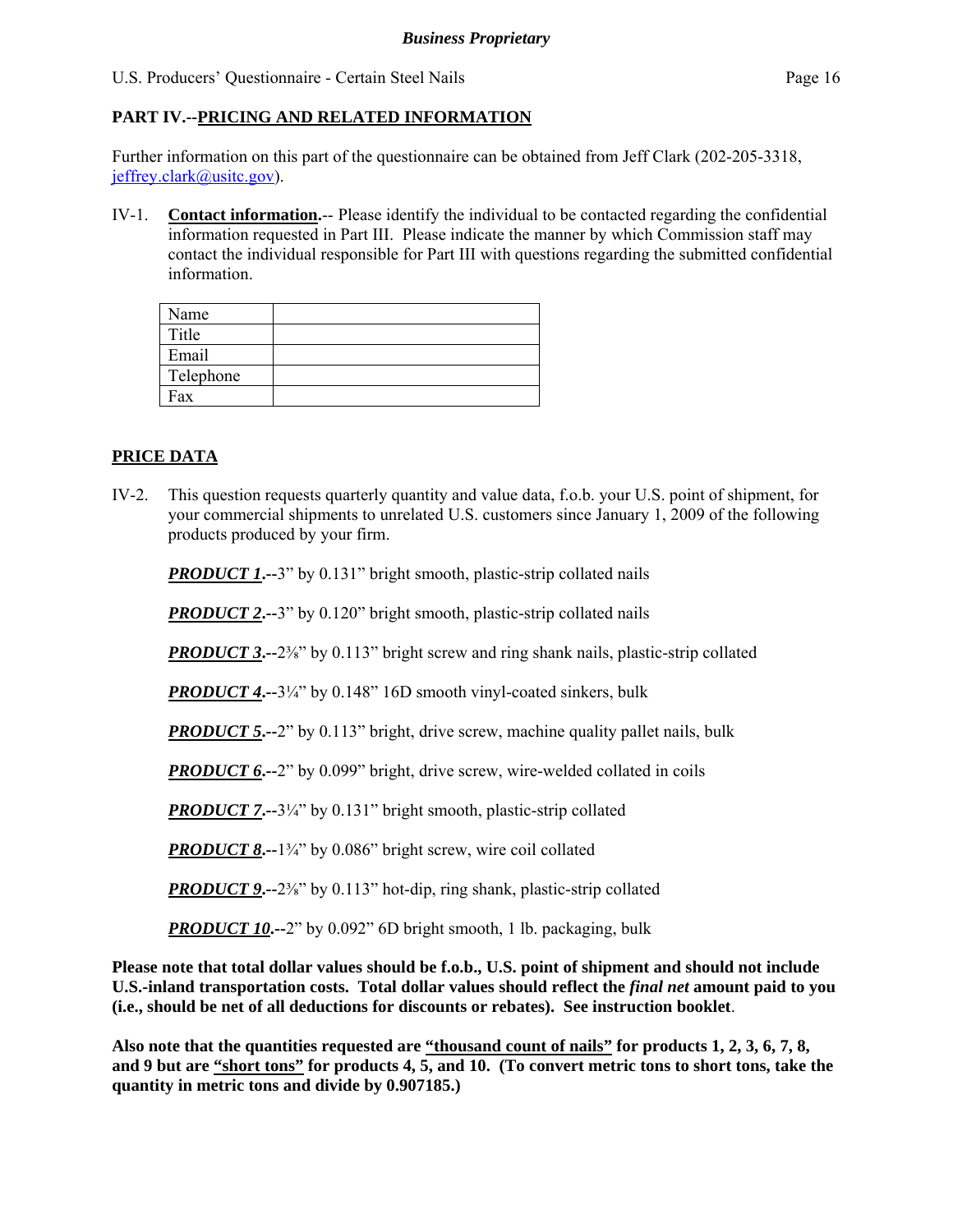IV-2a. Pricing data.--Report below the quarterly price data<sup>1</sup> for pricing products<sup>2</sup> produced and sold by your firm.

|                  | (Quantity <i>in 1,000 nails</i> for products 1, 2, and 3, and <i>in short tons</i> for products 4 and 5, value <i>in dollars</i> ) |       |          |                  |                 |                  |          |                  |          |                  |  |
|------------------|------------------------------------------------------------------------------------------------------------------------------------|-------|----------|------------------|-----------------|------------------|----------|------------------|----------|------------------|--|
| <b>Period of</b> | <b>Product 1</b>                                                                                                                   |       |          | <b>Product 2</b> |                 | <b>Product 3</b> |          | <b>Product 4</b> |          | <b>Product 5</b> |  |
| shipment         | Quantity                                                                                                                           | Value | Quantity | Value            | <b>Quantity</b> | Value            | Quantity | Value            | Quantity | <b>Value</b>     |  |
| 2009             |                                                                                                                                    |       |          |                  |                 |                  |          |                  |          |                  |  |
| Jan-Mar          |                                                                                                                                    |       |          |                  |                 |                  |          |                  |          |                  |  |
| Apr-June         |                                                                                                                                    |       |          |                  |                 |                  |          |                  |          |                  |  |
| July-Sept        |                                                                                                                                    |       |          |                  |                 |                  |          |                  |          |                  |  |
| Oct-Dec          |                                                                                                                                    |       |          |                  |                 |                  |          |                  |          |                  |  |
| 2010             |                                                                                                                                    |       |          |                  |                 |                  |          |                  |          |                  |  |
| Jan-Mar          |                                                                                                                                    |       |          |                  |                 |                  |          |                  |          |                  |  |
| Apr-June         |                                                                                                                                    |       |          |                  |                 |                  |          |                  |          |                  |  |
| July-Sept        |                                                                                                                                    |       |          |                  |                 |                  |          |                  |          |                  |  |
| Oct-Dec          |                                                                                                                                    |       |          |                  |                 |                  |          |                  |          |                  |  |
| 2011             |                                                                                                                                    |       |          |                  |                 |                  |          |                  |          |                  |  |
| Jan-Mar          |                                                                                                                                    |       |          |                  |                 |                  |          |                  |          |                  |  |
| Apr-June         |                                                                                                                                    |       |          |                  |                 |                  |          |                  |          |                  |  |
| July-Sept        |                                                                                                                                    |       |          |                  |                 |                  |          |                  |          |                  |  |
| Oct-Dec          |                                                                                                                                    |       |          |                  |                 |                  |          |                  |          |                  |  |

|                  | (Quantity in 1,000 nails for products 6, 7, 8, and 9, and in short tons for product 10, value in dollars) |       |                 |                  |          |                  |          |                  |                   |       |
|------------------|-----------------------------------------------------------------------------------------------------------|-------|-----------------|------------------|----------|------------------|----------|------------------|-------------------|-------|
| <b>Period of</b> | <b>Product 6</b>                                                                                          |       |                 | <b>Product 7</b> |          | <b>Product 8</b> |          | <b>Product 9</b> | <b>Product 10</b> |       |
| shipment         | Quantity                                                                                                  | Value | <b>Quantity</b> | Value            | Quantity | Value            | Quantity | Value            | Quantity          | Value |
| 2009             |                                                                                                           |       |                 |                  |          |                  |          |                  |                   |       |
| Jan-Mar          |                                                                                                           |       |                 |                  |          |                  |          |                  |                   |       |
| Apr-June         |                                                                                                           |       |                 |                  |          |                  |          |                  |                   |       |
| July-Sept        |                                                                                                           |       |                 |                  |          |                  |          |                  |                   |       |
| Oct-Dec          |                                                                                                           |       |                 |                  |          |                  |          |                  |                   |       |
| 2010             |                                                                                                           |       |                 |                  |          |                  |          |                  |                   |       |
| Jan-Mar          |                                                                                                           |       |                 |                  |          |                  |          |                  |                   |       |
| Apr-June         |                                                                                                           |       |                 |                  |          |                  |          |                  |                   |       |
| July-Sept        |                                                                                                           |       |                 |                  |          |                  |          |                  |                   |       |
| Oct-Dec          |                                                                                                           |       |                 |                  |          |                  |          |                  |                   |       |
| 2011             |                                                                                                           |       |                 |                  |          |                  |          |                  |                   |       |
| Jan-Mar          |                                                                                                           |       |                 |                  |          |                  |          |                  |                   |       |
| Apr-June         |                                                                                                           |       |                 |                  |          |                  |          |                  |                   |       |
| July-Sept        |                                                                                                           |       |                 |                  |          |                  |          |                  |                   |       |
| Oct-Dec          |                                                                                                           |       |                 |                  |          |                  |          |                  |                   |       |

<sup>1</sup> Net values (i.e., gross sales values less all discounts, allowances, rebates, prepaid freight, and the value of returned goods), f.o.b. your U.S. point of shipment.

<sup>2</sup> Pricing product definitions are provided on the previous page.

l

Note.--If your product does not exactly meet the product specifications but is competitive with the specified product, provide a description of your product: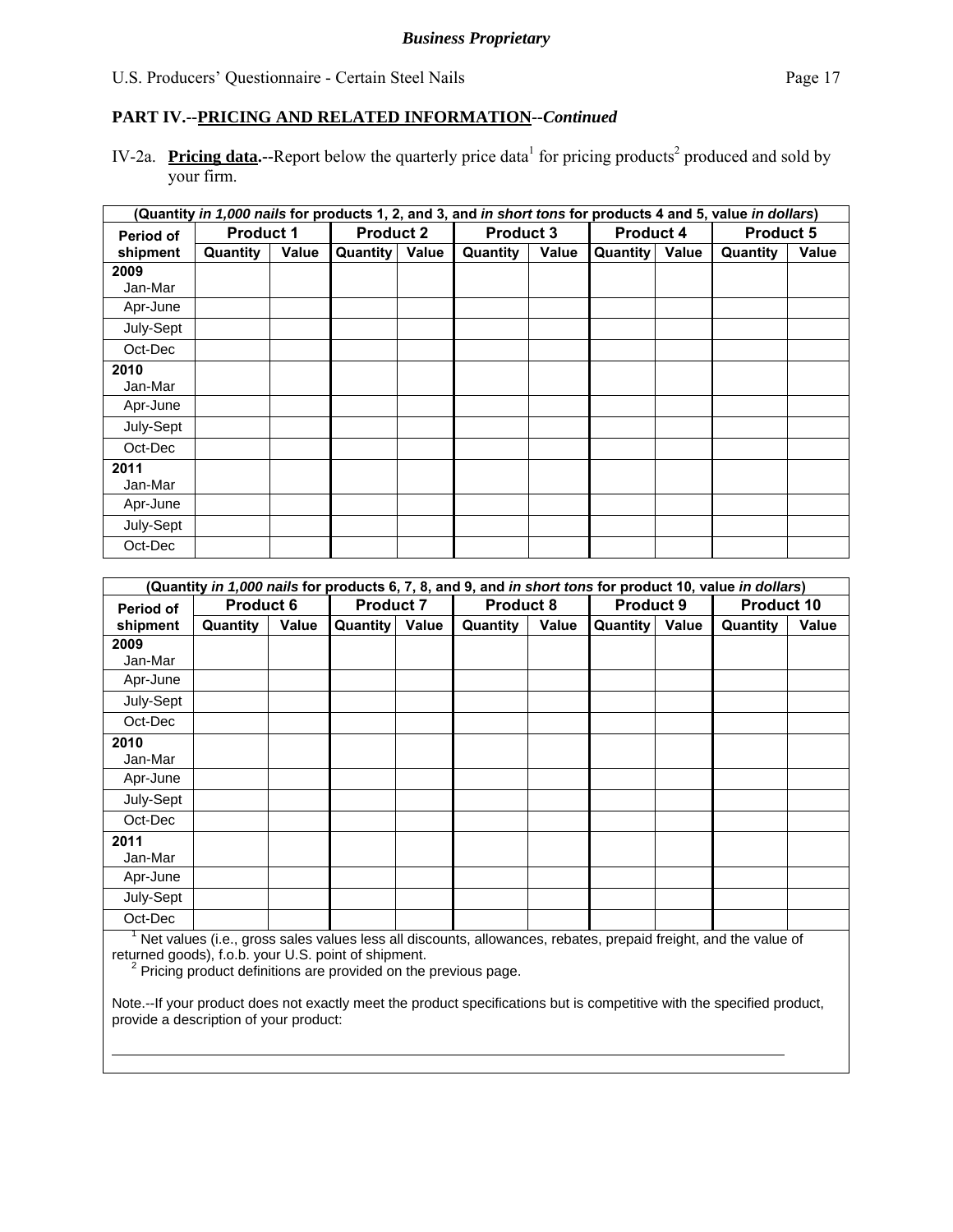IV-3. **Price setting.--** How does your firm determine the prices that it charges for sales of certain steel nails (*check all that apply*)?

| Transaction<br>bv<br>transaction | <b>Contracts</b> | <b>Set</b><br>price<br>lists | <b>Other</b> | If other, describe |
|----------------------------------|------------------|------------------------------|--------------|--------------------|
|                                  |                  |                              |              |                    |

## IV-4. **Discount policy.--** Please indicate and describe your firm's discount policies (*check all that apply*).

| Quantity<br>discounts | Annual<br>total<br>volume<br>discounts | No<br>discount<br>policy | <b>Other</b> | <b>Describe</b> |
|-----------------------|----------------------------------------|--------------------------|--------------|-----------------|
|                       |                                        |                          |              |                 |

## IV-5. **Pricing terms for certain steel nails.--**

(a) What are your firm's typical sales terms for its U.S.-produced certain steel nails?

| Net 30 days | Net 60 days | 2/10 net 30 days | Other (specify) |
|-------------|-------------|------------------|-----------------|
|             |             |                  |                 |

(b) On what basis are your prices of domestic certain steel nails usually quoted *(check one)*?

| <b>Delivered</b> | F.o.b. | If f.o.b., specify point |
|------------------|--------|--------------------------|
|                  |        |                          |

IV-6. **Contract versus spot.--**Approximately what share of your firm's sales of its U.S.-produced certain steel nails in 2011 were on a (1) long-term contract basis, (2) short-term contract basis, and (3) spot sales basis?

| Type of sale                                                                | Share of<br>2011 sales |
|-----------------------------------------------------------------------------|------------------------|
| <b>Long-term contracts</b> (multiple deliveries for more<br>than 12 months) | ℅                      |
| Short-term contracts (multiple deliveries up to and<br>including 12 months) | ℅                      |
| <b>Spot sales</b> (for a single delivery)                                   | ℅                      |
| Total                                                                       | %<br>100               |

IV-7. **Contract provisions.—** Please fill out the table with respect to provisions of your typical sales contracts for certain steel nails (or check "not applicable" if your firm does not sell on a long term and/or short term contract basis).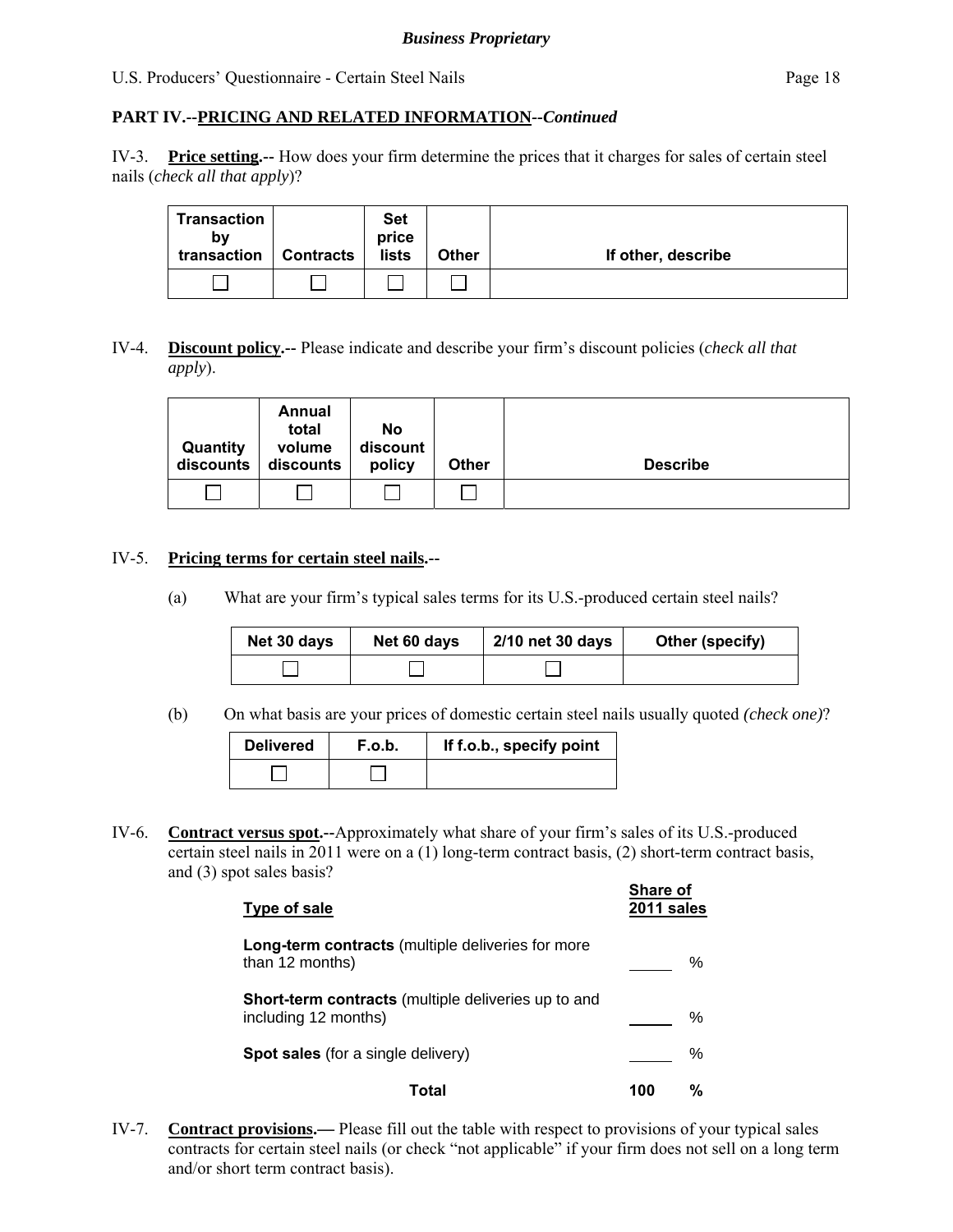# **PART IV.--PRICING AND RELATED INFORMATION***--Continued*

| <b>Typical sales contract</b><br>provisions | <b>Item</b>    | <b>Short term contracts</b><br>(multiple deliveries up to<br>and including 12 months) | Long term contracts<br>(multiple deliveries for more<br>than 12 months) |
|---------------------------------------------|----------------|---------------------------------------------------------------------------------------|-------------------------------------------------------------------------|
| Average contract duration                   | Number of days |                                                                                       |                                                                         |
| Price renegotiation (during the             | Yes            |                                                                                       |                                                                         |
| contract period)                            | No             |                                                                                       |                                                                         |
|                                             | Quantity       |                                                                                       |                                                                         |
| Fixed quantity and/or price                 | Price          |                                                                                       |                                                                         |
|                                             | <b>Both</b>    |                                                                                       |                                                                         |
|                                             | Yes            |                                                                                       |                                                                         |
| Meet or release provision                   | No             |                                                                                       |                                                                         |
| Not applicable                              |                |                                                                                       |                                                                         |

IV-8. **Lead times.--**What is your share of sales both from inventory and produced to order and what is the average lead time between a customer's order and the date of delivery for your firm's sales of your U.S.-produced certain steel nails?

| <b>Source</b>     | Share of<br>2011 sales | <b>Lead time (days)</b> |
|-------------------|------------------------|-------------------------|
| From inventory    | ℅                      |                         |
| Produced to order | ℅                      |                         |
| Total             | $100 \%$               |                         |

- IV-9. **Shipping information.--**
	- (a) What is the approximate percentage of the total delivered cost of certain steel nails that is accounted for by U.S. inland transportation costs? percent.
	- (b) Who generally arranges the transportation to your customers' locations? (check one)  $\Box$ Your firm or  $\Box$  purchaser
	- (c) Indicate the approximate percentage of your sales of certain steel nails that are delivered the following distances from your production facility.

| <b>Distance from production facility</b> | <b>Share</b> |
|------------------------------------------|--------------|
| Within 100 miles                         | %            |
| 101 to 1,000 miles                       | %            |
| Over 1,000 miles                         | %            |
| Total                                    | %<br>100     |

IV-10. **Geographical shipments.--** What is the geographic market area in the United States served by your firm's shipments of certain steel nails? (check all that apply and estimate the share of your firm's U.S. commercial shipments of U.S.-produced certain steel nails)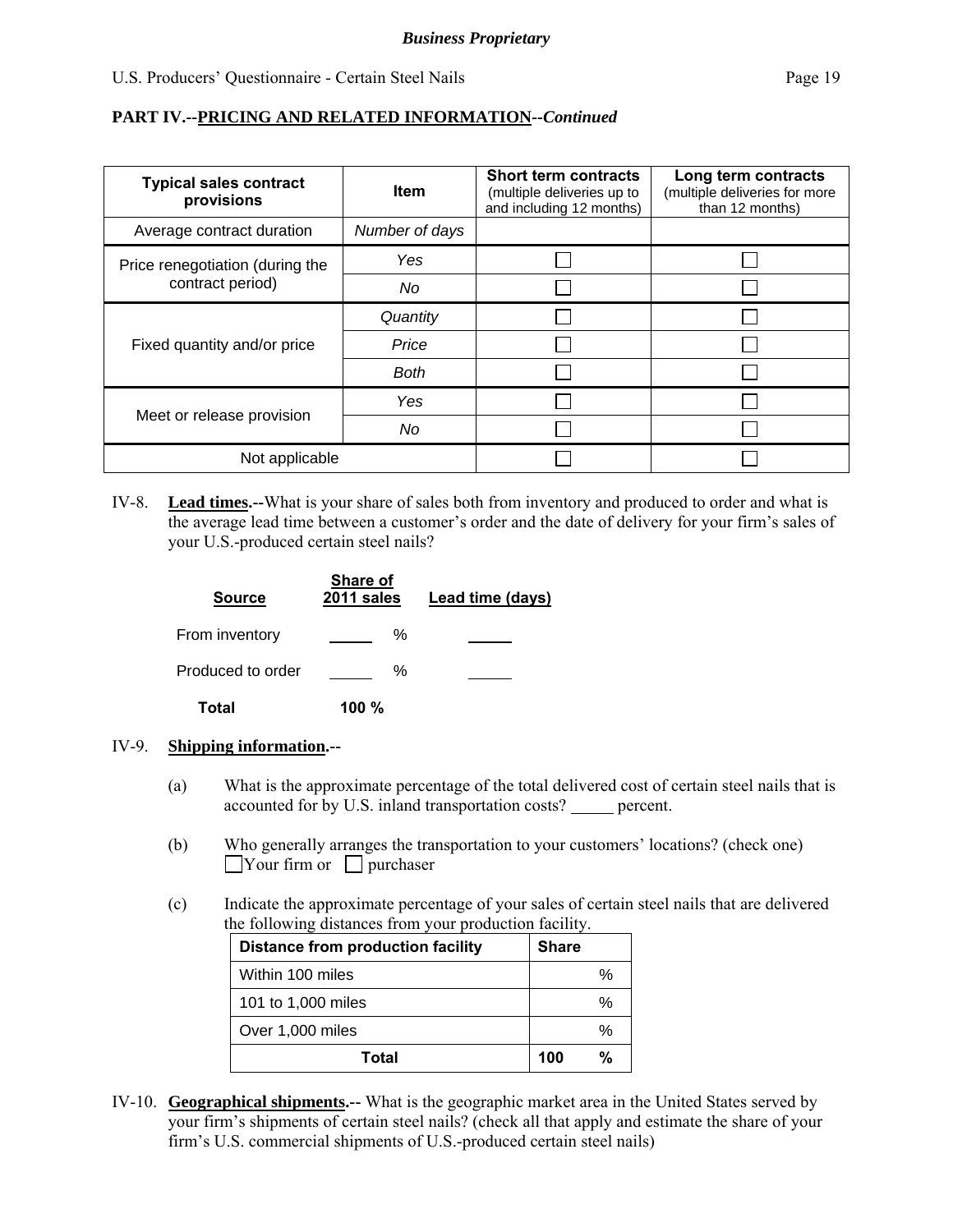| Geographic area                                                                                                         | $\sqrt{ }$ if applicable | Share of 2011<br>U.S. commercial<br>shipments<br>(percent) |
|-------------------------------------------------------------------------------------------------------------------------|--------------------------|------------------------------------------------------------|
| Northeast.–CT, ME, MA, NH, NJ, NY, PA, RI, and VT.                                                                      |                          | %                                                          |
| Midwest.-IL, IN, IA, KS, MI, MN, MO, NE, ND, OH, SD, and WI.                                                            |                          | %                                                          |
| <b>Southeast.-AL, DE, DC, FL, GA, KY, MD, MS, NC, SC, TN, VA,</b><br>and WV.                                            |                          | $\%$                                                       |
| Central Southwest.-AR, LA, OK, and TX.                                                                                  |                          | %                                                          |
| <b>Mountains.-AZ, CO, ID, MT, NV, NM, UT, and WY.</b>                                                                   |                          | %                                                          |
| <b>Pacific Coast.–CA, OR, and WA.</b>                                                                                   |                          | %                                                          |
| <b>Other.</b> —All other markets in the United States not previously listed,<br>including AK, HI, PR, VI, among others. |                          | $\%$                                                       |
|                                                                                                                         | Total                    | %<br>100                                                   |

IV-11. **End uses.--**List the end uses of the certain steel nails that you manufacture. For each end-use product, what percentage of the total cost is accounted for by certain steel nails and other inputs?

|                  | Share of total cost of end use product<br>accounted for by |                               |              |
|------------------|------------------------------------------------------------|-------------------------------|--------------|
| End use product  | <b>Certain steel nails</b><br>(percent)                    | <b>Other inputs (percent)</b> | <b>Total</b> |
| $\overline{1}$ . | %                                                          | %                             |              |
|                  |                                                            |                               | 100%         |
| 2.               | %                                                          | %                             |              |
|                  |                                                            |                               | 100%         |
| 3.               | %                                                          | %                             |              |
|                  |                                                            |                               | 100%         |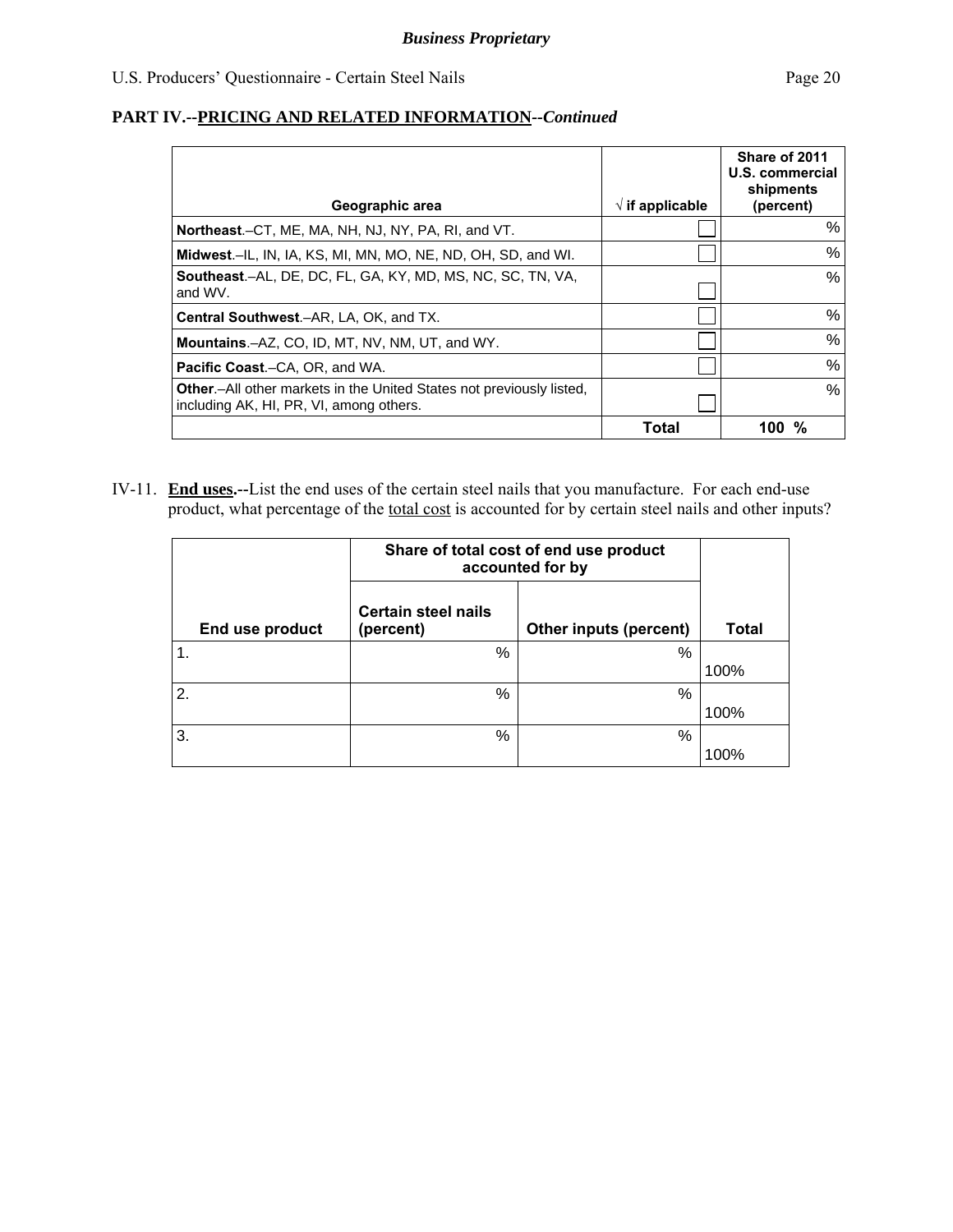### *Business Proprietary*

#### U.S. Producers' Questionnaire - Certain Steel Nails Page 21

# **PART IV.--PRICING AND RELATED INFORMATION***--Continued*

IV-12. **Substitutes.--**Please list in order of importance any products that may be substituted for certain steel nails. For each possible substitute product, please describe the degree of substitutability and indicate whether changes in the price of the substitute affect the price for certain steel nails.

| N <sub>0</sub> | $\Box$ Yes--Please fill out the table. |
|----------------|----------------------------------------|
|----------------|----------------------------------------|

|                |                   | End use in which this |      | Have changes in the prices of this substitute<br>affected the price for certain steel nails? |                    |
|----------------|-------------------|-----------------------|------|----------------------------------------------------------------------------------------------|--------------------|
|                | <b>Substitute</b> | substitute is used    | No l | <b>Yes</b>                                                                                   | <b>Explanation</b> |
|                |                   |                       |      |                                                                                              |                    |
| $\overline{2}$ |                   |                       |      |                                                                                              |                    |
| 3.             |                   |                       |      |                                                                                              |                    |

IV-13. **Demand trends.--** Indicate how demand within the United States and outside of the United States (if known) for certain steel nails has changed since January 1, 2009. Describe the principal factors that have affected these changes in demand.

| <b>Market</b>                          | Increase | No<br>change | <b>Decrease</b> | <b>Fluctuate</b> | <b>Factors</b> |
|----------------------------------------|----------|--------------|-----------------|------------------|----------------|
| Within<br>the United<br><b>States</b>  |          |              |                 |                  |                |
| Outside<br>the United<br><b>States</b> |          |              |                 |                  |                |

IV-14. **Product changes.--**Have there been any significant changes in the product range, product mix, or marketing of certain steel nails since January 1, 2009?

 $\Box$  No  $\Box$  Yes--Please describe and quantify if possible.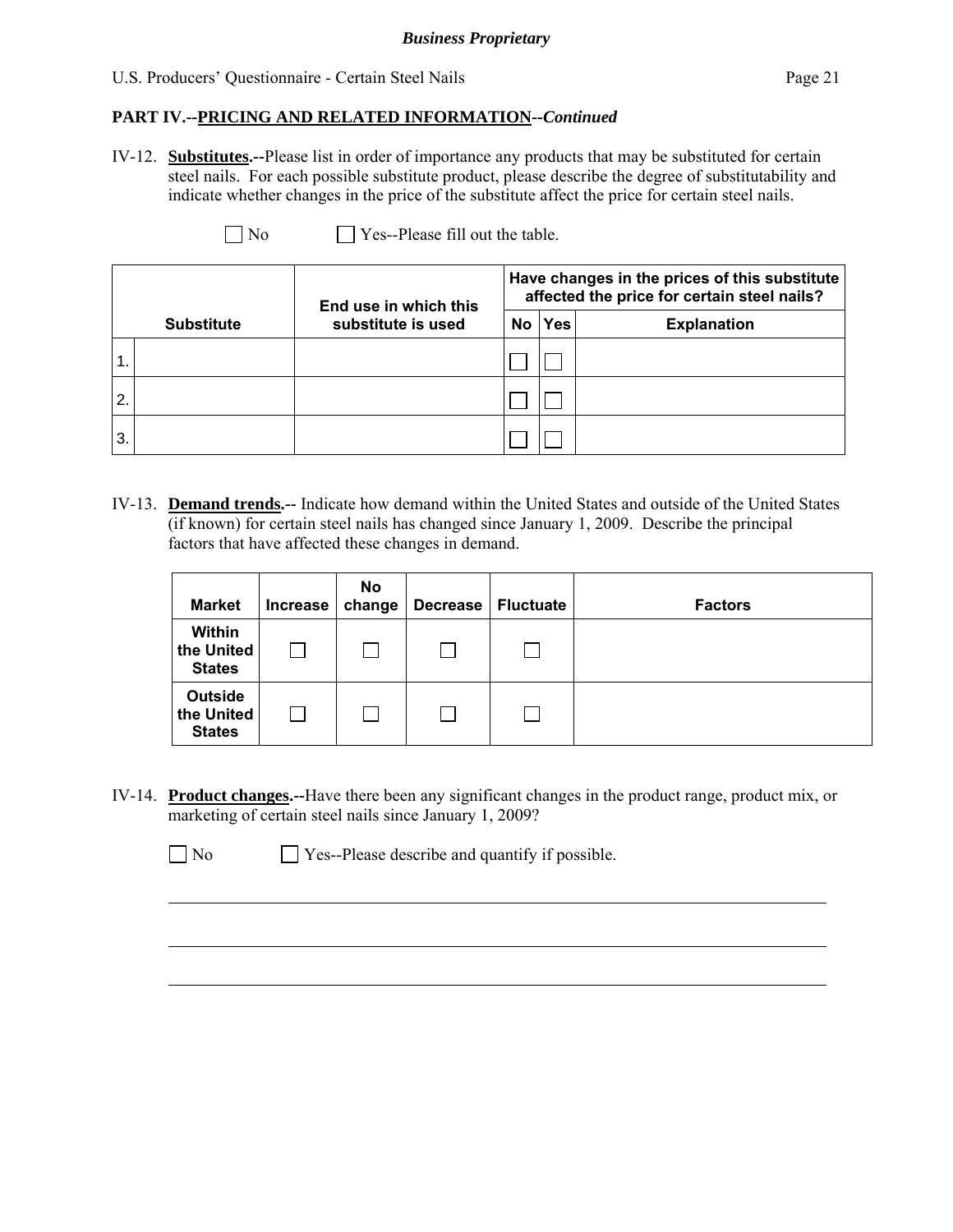# IV-15. **Business cycles.--**

|        | (a) Is the certain steel nails market subject to business cycles or conditions of competition<br>(including seasonal business) distinctive to certain steel nails?                                                                                                                                                                                                                          |
|--------|---------------------------------------------------------------------------------------------------------------------------------------------------------------------------------------------------------------------------------------------------------------------------------------------------------------------------------------------------------------------------------------------|
|        | $\Box$ No (skip to question IV-16.)<br>$\Box$ Yes-- Please describe below and then answer part (b).                                                                                                                                                                                                                                                                                         |
|        |                                                                                                                                                                                                                                                                                                                                                                                             |
|        |                                                                                                                                                                                                                                                                                                                                                                                             |
|        | (b) If yes, have there been any changes in the business cycles or conditions of competition for<br>certain steel nails since January 1, 2009?                                                                                                                                                                                                                                               |
|        | N <sub>o</sub><br>Yes-- Please describe.                                                                                                                                                                                                                                                                                                                                                    |
|        |                                                                                                                                                                                                                                                                                                                                                                                             |
|        |                                                                                                                                                                                                                                                                                                                                                                                             |
|        |                                                                                                                                                                                                                                                                                                                                                                                             |
| IV-16. | <b>Supply constraints.</b> --Has your firm refused, declined, or been unable to supply certain steel nails<br>since January 1, 2009 (examples include placing customers on allocation or "controlled order<br>entry," declining to accept new customers or renew existing customers, delivering less than the<br>quantity promised, been unable to meet timely shipment commitments, etc.)? |
|        | Yes-- Please describe.<br>$\neg$ No                                                                                                                                                                                                                                                                                                                                                         |
|        |                                                                                                                                                                                                                                                                                                                                                                                             |
|        |                                                                                                                                                                                                                                                                                                                                                                                             |
|        |                                                                                                                                                                                                                                                                                                                                                                                             |
| IV-17. | <b>Raw materials.</b> --Please describe any trends in the prices of raw materials used to produce certain<br>steel nails and whether your firm expects these trends to continue.                                                                                                                                                                                                            |
|        |                                                                                                                                                                                                                                                                                                                                                                                             |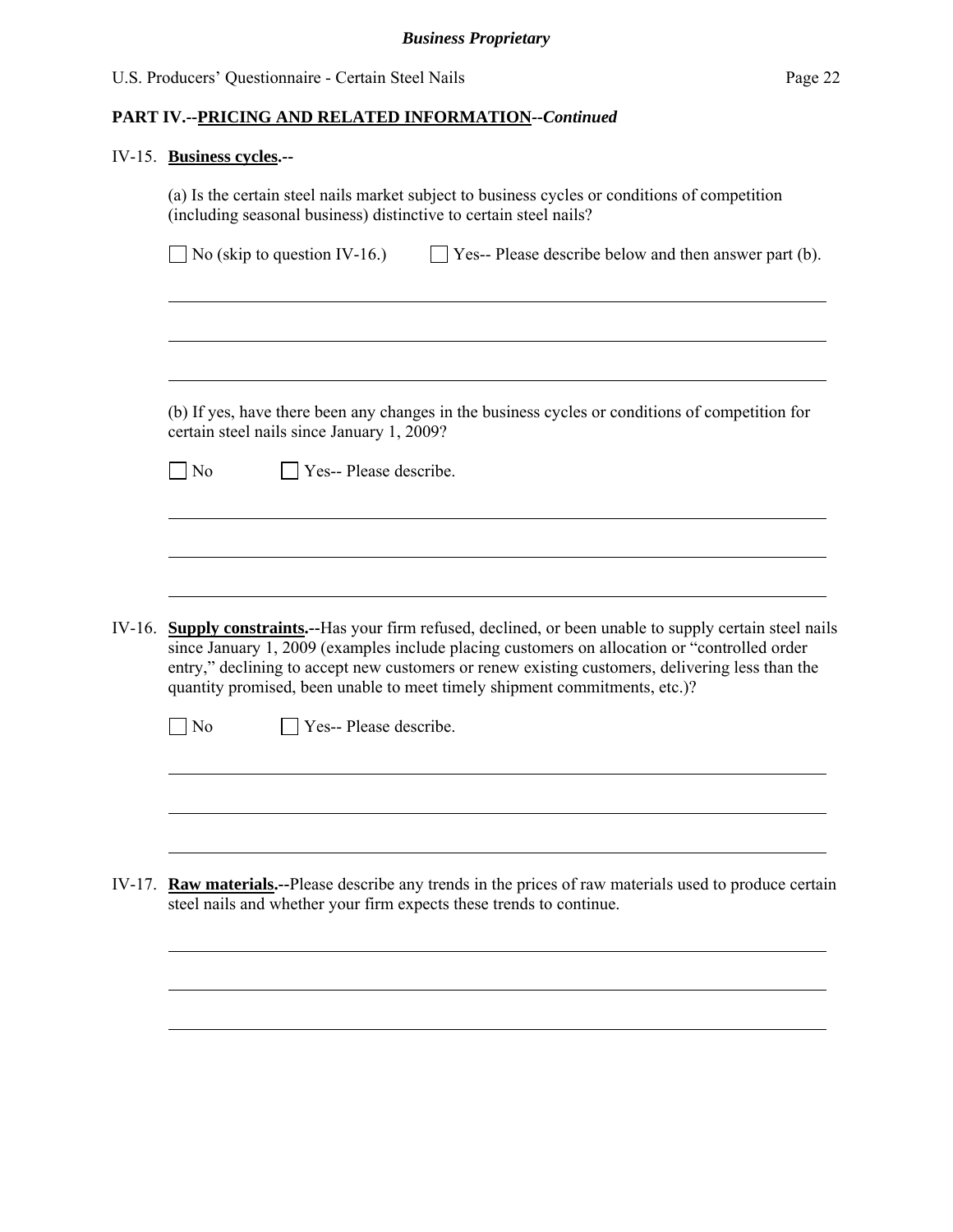IV-18. **Interchangeability.--**Are certain steel nails produced in the United States and in other countries interchangeable (*i.e.*, can they physically be used in the same applications)?

Please indicate A, F, S, N, or 0 in the table below:

- A = the products from a specified country-pair are *always* interchangeable
- F = the products are *frequently* interchangeable
- S = the products are *sometimes* interchangeable
- $N =$  the products are *never* interchangeable
- 0 = *no familiarity* with products from a specified country-pair

| Country-pair                                                    | The United Arab Emirates                                                                              | Other countries |
|-----------------------------------------------------------------|-------------------------------------------------------------------------------------------------------|-----------------|
| <b>United States</b>                                            |                                                                                                       |                 |
| The United Arab Emirates                                        |                                                                                                       |                 |
| explain the factors that limit or preclude interchangeable use: | For any country-pair producing certain steel nails that is sometimes or never interchangeable, please |                 |
|                                                                 |                                                                                                       |                 |
|                                                                 |                                                                                                       |                 |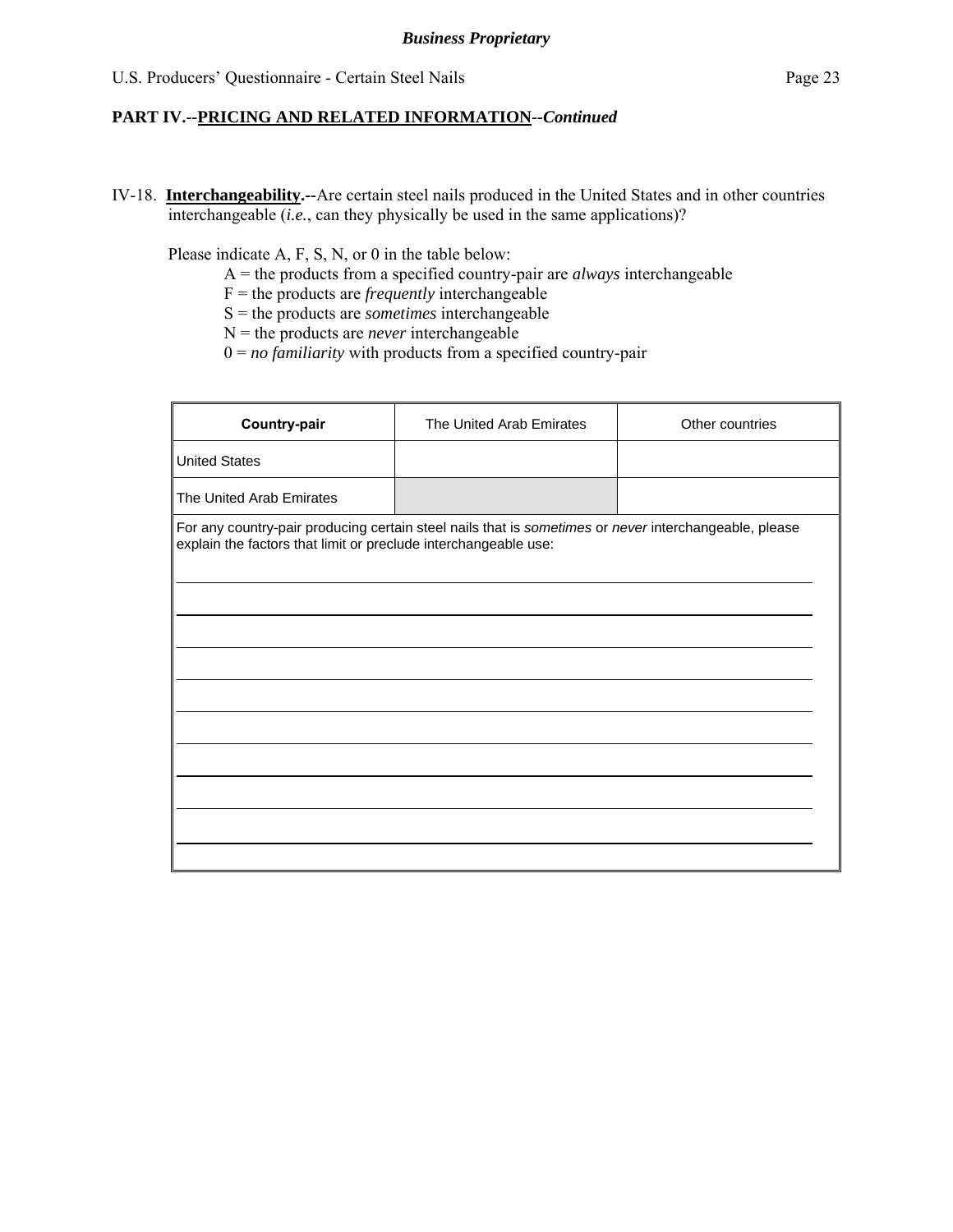IV-19. **Factors other than price.--**Are differences other than price (*i.e.*, quality, availability, transportation network, product range, technical support, *etc.*) between certain steel nails produced in the United States and in other countries a significant factor in your firm's sales of the products?

Please indicate A, F, S, N, or 0 in the table below:

- A = the products from a specified country-pair are *always* interchangeable
- F = the products are *frequently* interchangeable
- S = the products are *sometimes* interchangeable
- N = the products are *never* interchangeable
- 0 = *no familiarity* with products from a specified country-pair

| <b>Country-pair</b>       | The United Arab Emirates                                                                                                                                                                                                   | Other countries |
|---------------------------|----------------------------------------------------------------------------------------------------------------------------------------------------------------------------------------------------------------------------|-----------------|
| <b>United States</b>      |                                                                                                                                                                                                                            |                 |
| The United Arab Emirates  |                                                                                                                                                                                                                            |                 |
| imparted by such factors: | For any country-pair for which factors other than price always or frequently are a significant factor in your<br>firm's sales of certain steel nails, identify the country-pair and report the advantages or disadvantages |                 |
|                           |                                                                                                                                                                                                                            |                 |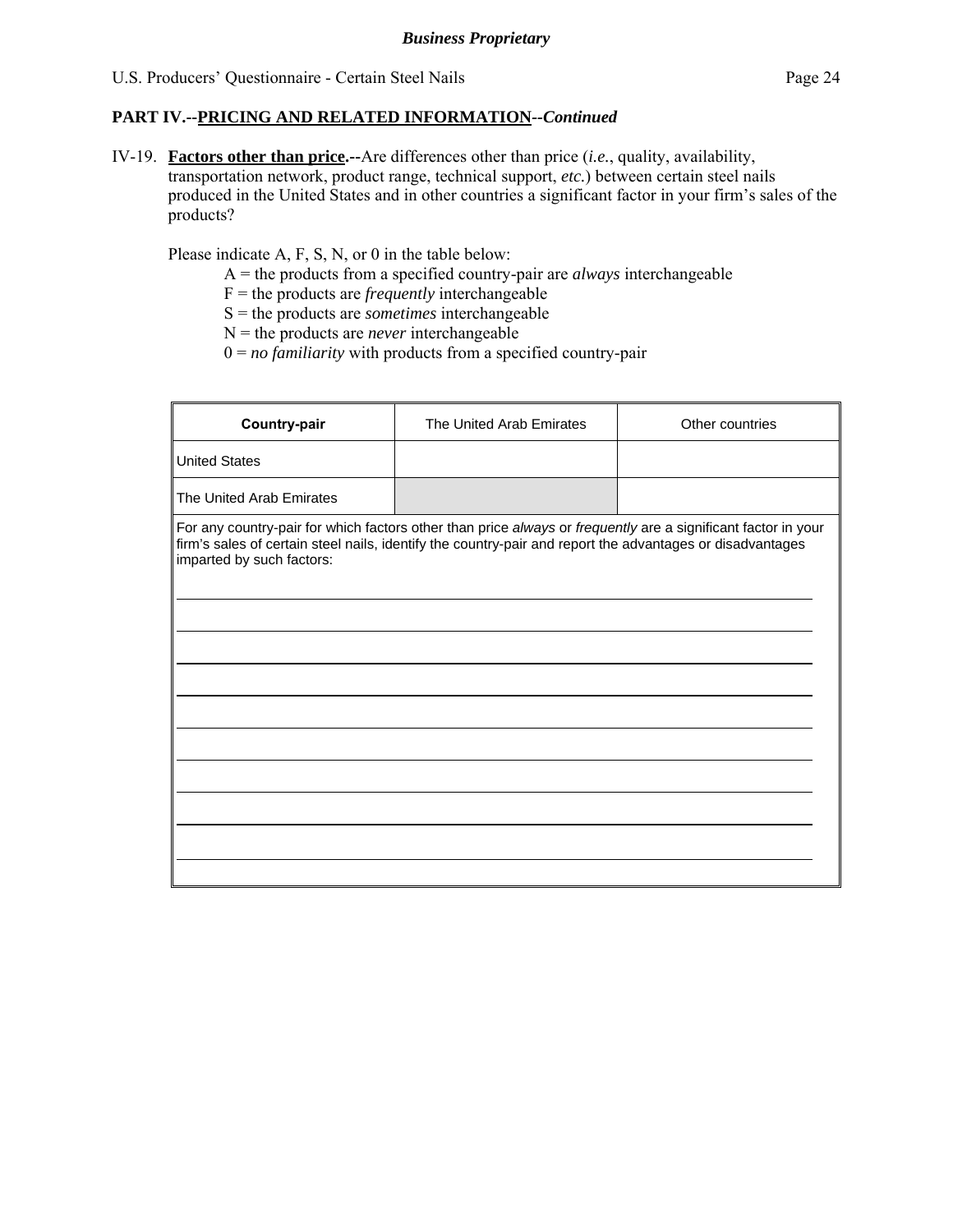IV-20. **Customer Identification**--Please identify the names and contact information for your firm's 10 largest customers for certain steel nails since January 1, 2009. Indicate the share of the quantity of your firm's total shipments of certain steel nails that each of these customers accounted for in 2011.

|                         | Customer's name | Contact person | <b>Email</b> | <b>Telephone</b> | Street address (not P.O.<br>box), city, state, and zip<br>code | <b>Share</b><br>of 2011<br>sales<br>(%) |
|-------------------------|-----------------|----------------|--------------|------------------|----------------------------------------------------------------|-----------------------------------------|
| $\mathbf{1}$            |                 |                |              |                  | <b>Street Address</b>                                          |                                         |
|                         |                 |                |              |                  | City 'State Zip Code                                           |                                         |
| $\mathbf 2$             |                 |                |              |                  | <b>Street Address</b>                                          |                                         |
|                         |                 |                |              |                  | City ,<br>City State Zip Code                                  |                                         |
|                         |                 |                |              |                  | <b>Street Address</b>                                          |                                         |
| $\mathbf{3}$            |                 |                |              |                  | City 'State Zip Code                                           |                                         |
|                         |                 |                |              |                  | <b>Street Address</b>                                          |                                         |
| 4                       |                 |                |              |                  | City 'State Zip Code                                           |                                         |
|                         |                 |                |              |                  | <b>Street Address</b>                                          |                                         |
| $\overline{\mathbf{5}}$ |                 |                |              |                  | City 'State Zip Code                                           |                                         |
|                         |                 |                |              |                  | <b>Street Address</b>                                          |                                         |
| $\bf 6$                 |                 |                |              |                  | City 'State<br>Zip Code                                        |                                         |
|                         |                 |                |              |                  | <b>Street Address</b>                                          |                                         |
| $\overline{7}$          |                 |                |              |                  | City<br>State<br>Zip Code                                      |                                         |
|                         |                 |                |              |                  | <b>Street Address</b>                                          |                                         |
| 8                       |                 |                |              |                  | City State<br>Zip Code                                         |                                         |
|                         |                 |                |              |                  | <b>Street Address</b>                                          |                                         |
| $\boldsymbol{9}$        |                 |                |              |                  | City<br>State<br>Zip Code                                      |                                         |
|                         |                 |                |              |                  | <b>Street Address</b>                                          |                                         |
| 10                      |                 |                |              |                  | City 'State Zip Code                                           |                                         |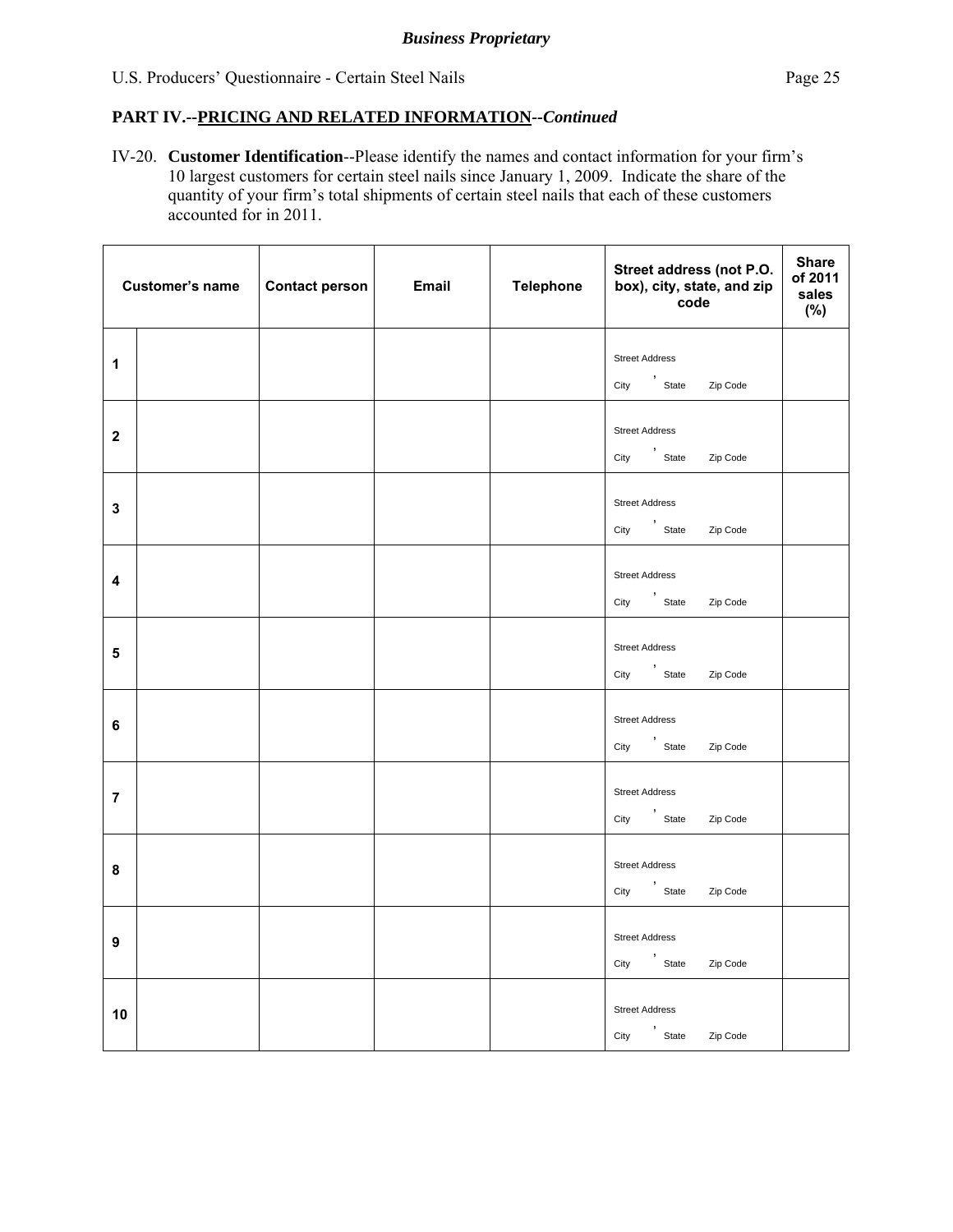#### IV-21. **COMPETITION FROM IMPORTS--LOST REVENUES**.--

Since January 1, 2009: To avoid losing sales to competitors selling certain steel nails from the United Arab Emirates, did your firm:

| Reduce prices                       | $\vert$   No | $\Box$ Yes |
|-------------------------------------|--------------|------------|
| Roll back announced price increases | $\Box$ No    | $\Box$ Yes |

#### **THE TABLE BELOW IS TO BE COMPLETED BY NON-PETITIONERS FOR SALES BEGINNING ON JANUARY 1, 2009, AND FOR PETITIONERS FOR SALES AFTER THE FILING OF THE PETITION. PETITIONERS ALSO SHOULD NOT RE-SUBMIT ALLEGATIONS PROVIDED IN THE PRELIMINARY PHASE OF THIS PROCEEDING.**

If you indicated "yes" above, please furnish the following information for each affected transaction. If possible, provide documentation (e.g., copies of invoices, sales reports, or letters from customers). Please note that the Commission may contact the firms named to verify the allegations reported.

Customer name, contact person, phone and fax numbers Specific product(s) involved Date of your initial price quotation Quantity involved Your initial *rejected* price quotation (total delivered value) Your *accepted* price quotation (total delivered value) The country of origin of the competing imported product

The competing price quotation of the imported product (total delivered value) **Customer name, contact person, phone and fax numbers Product Date of quote Quantity (***short tons***) Initial rejected U.S. price (total value-** *dollars***) Accepted U.S. price (total value-** *dollars***) Country of origin Competing import price (total value** *dollars***)**  Firm **Contact**  Phone Fax Firm **Contact**  Phone Fax Firm **Contact**  Phone Fax Firm Contact Phone Fax